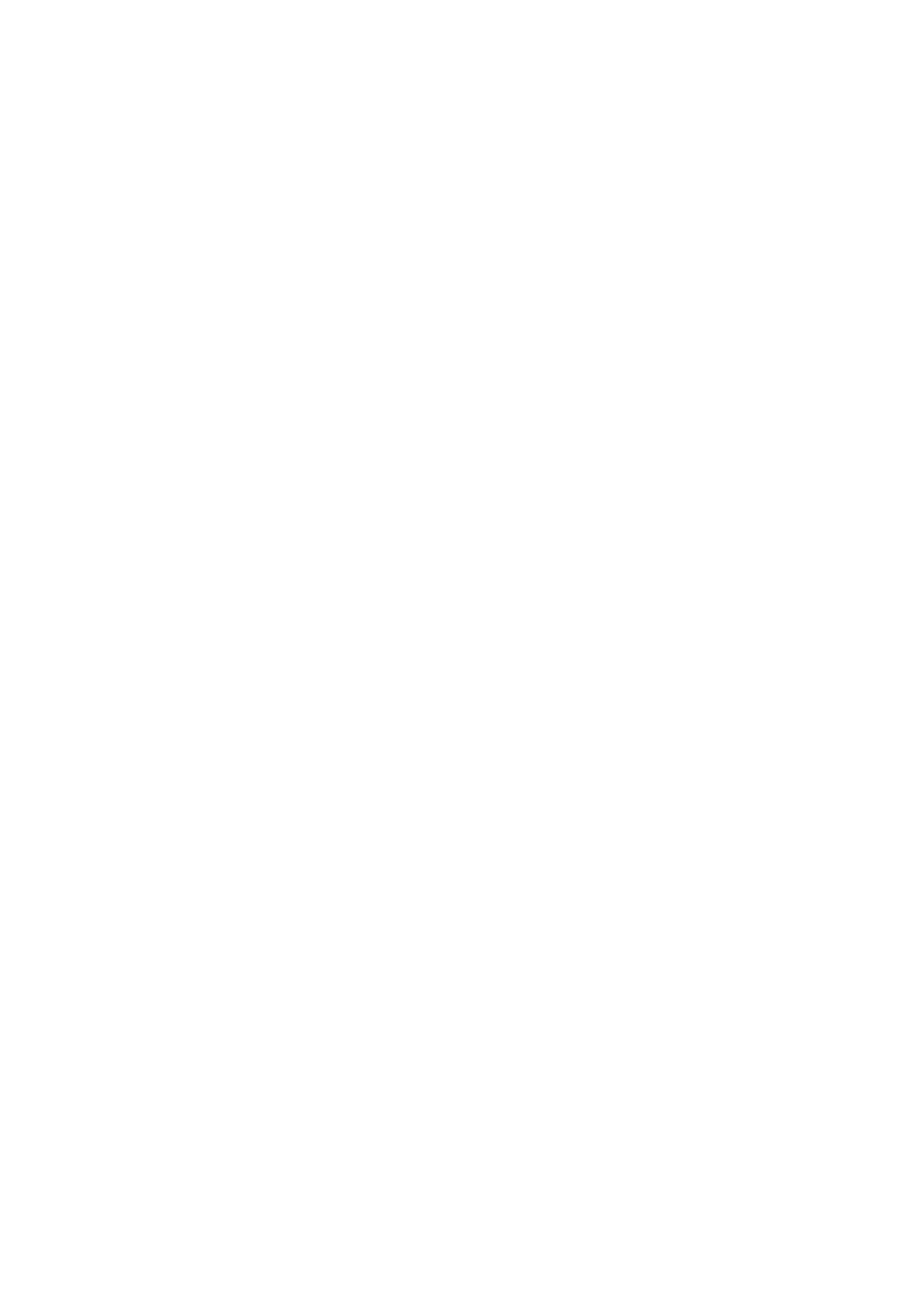# **Contents**

# **Page**

| 87 SG/11B/AF | Report of the Meeting of the OIE Regional                                                  |    |
|--------------|--------------------------------------------------------------------------------------------|----|
| 87 SG/11B/AM | Report of the Meeting of the OIE Regional                                                  |    |
| 87 SG/11B/AS | Report of the Meeting of the OIE Regional<br>Commission for Asia, the Far East and Oceania | 13 |
| 87 SG/11B/EU | Report of the Meeting of the OIE Regional                                                  | 19 |
| 87 SG/11B/ME | Report of the Meeting of the OIE Regional                                                  | 27 |

 $\overline{\phantom{a}}$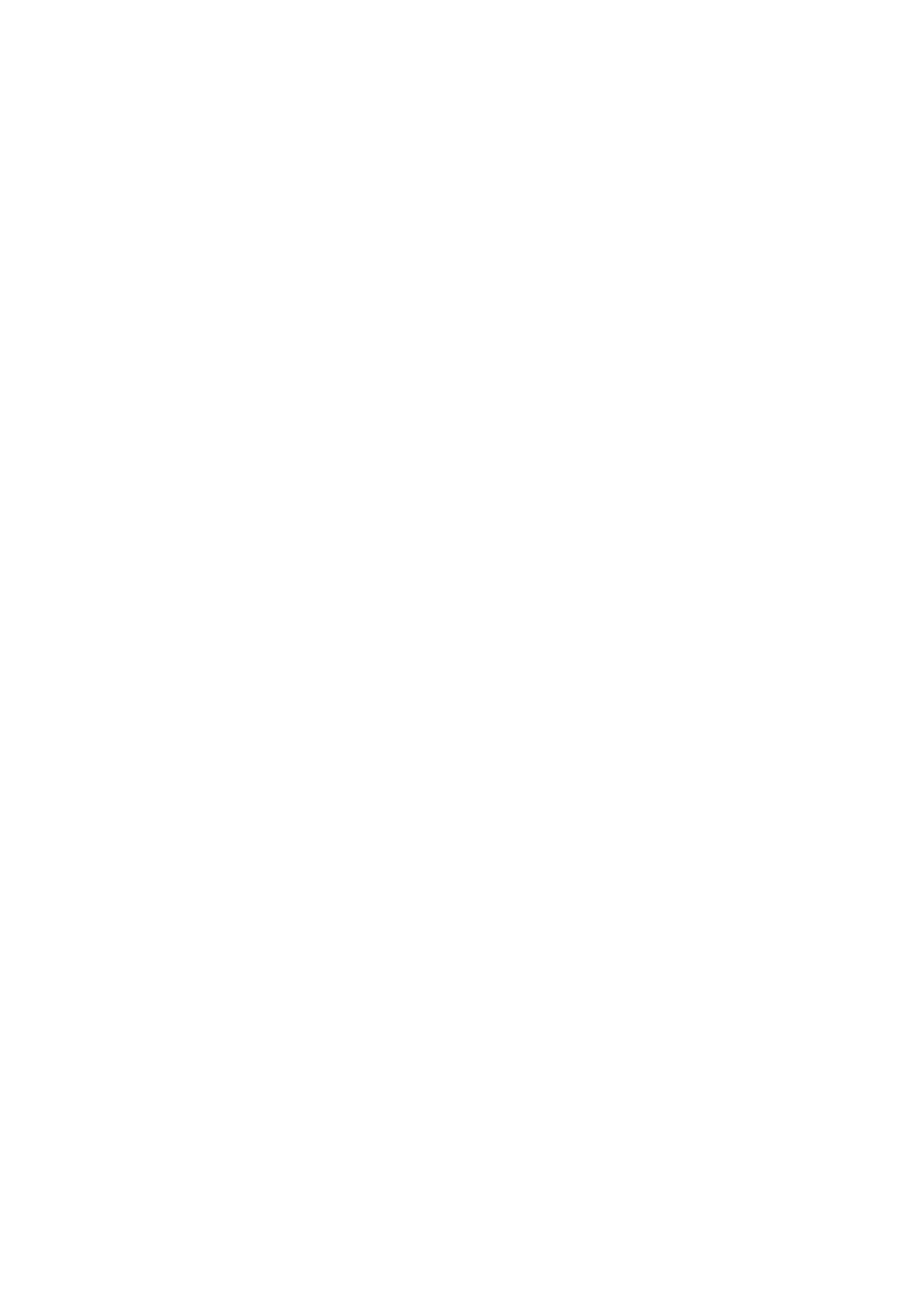87 SG/11B/AF

Original: English

## **REPORT OF THE MEETING OF THE OIE REGIONAL COMMISSION FOR AFRICA**

## **Paris, 27 May 2019**

 $\overline{\phantom{a}}$ 

The OIE Regional Commission for Africa met on 27 May 2019 at the Maison de la Chimie, Paris, at 2:00 p.m. The meeting was attended by 93 participants, including Delegates and observers from 33 Members of the Commission, 1 observer country, and representatives from 8 international or regional organisations:

| Members of the Commission:            | Algeria, Benin, Botswana, Burkina Faso, Burundi, Central                                                                                                                             |
|---------------------------------------|--------------------------------------------------------------------------------------------------------------------------------------------------------------------------------------|
|                                       | African Rep., Chad, Congo (Rep. of the $\sim$ ), Congo (Dem. Rep.                                                                                                                    |
|                                       | of the ~), Côte d'Ivoire, Egypt, Eritrea, Eswatini, Ethiopia,                                                                                                                        |
|                                       | Ghana, Guinea, Kenya, Liberia, Libya, Madagascar, Mali,                                                                                                                              |
|                                       | Morocco, Mozambique, Namibia, Niger, Nigeria, Senegal,                                                                                                                               |
|                                       | Somalia, South Africa, Togo, Tunisia, Uganda, and Zimbabwe.                                                                                                                          |
| Observer countries:                   | France.                                                                                                                                                                              |
| International/regional organisations: | AU-IBAR <sup>1</sup> , CEBEVIRHA <sup>2</sup> , EISMV <sup>3</sup> , GALVmed <sup>4</sup> , IEC <sup>5</sup> ,<br>SADC <sup>6</sup> , The Donkey Sanctuary, and WAEMU <sup>7</sup> . |

The meeting was chaired by Dr Honoré Robert N'lemba Mabela, President of the Bureau of the OIE Regional Commission for Africa and Delegate of the Democratic Republic of the Congo, and Dr Botlhe Michael Modisane, Past-President of the OIE World Assembly of Delegates and Delegate of South Africa, and seconded by Dr Karim Tounkara, OIE Regional Representative for Africa.

## **1. Adoption of the Agenda**

**.** 

The Agenda, described in the Appendix, was unanimously adopted.

<sup>1</sup> AU-IBAR: African Union Interafrican Bureau for Animal Resources

<sup>2</sup> CEBEVIRHA: Economic Commission on Cattle, Meat and Fish Resources in CEMAC

<sup>3</sup> EISMV : *Ecole Inter-Etats des Sciences et Médecine Vétérinaires de Dakar*

<sup>4</sup> GALVmed: Global Alliance for Livestock Medicines

<sup>5</sup> IEC : International Egg Commission

<sup>6</sup> SADC: Southern African Development Community

<sup>7</sup> WAEMU: West African Economic and Monetary Union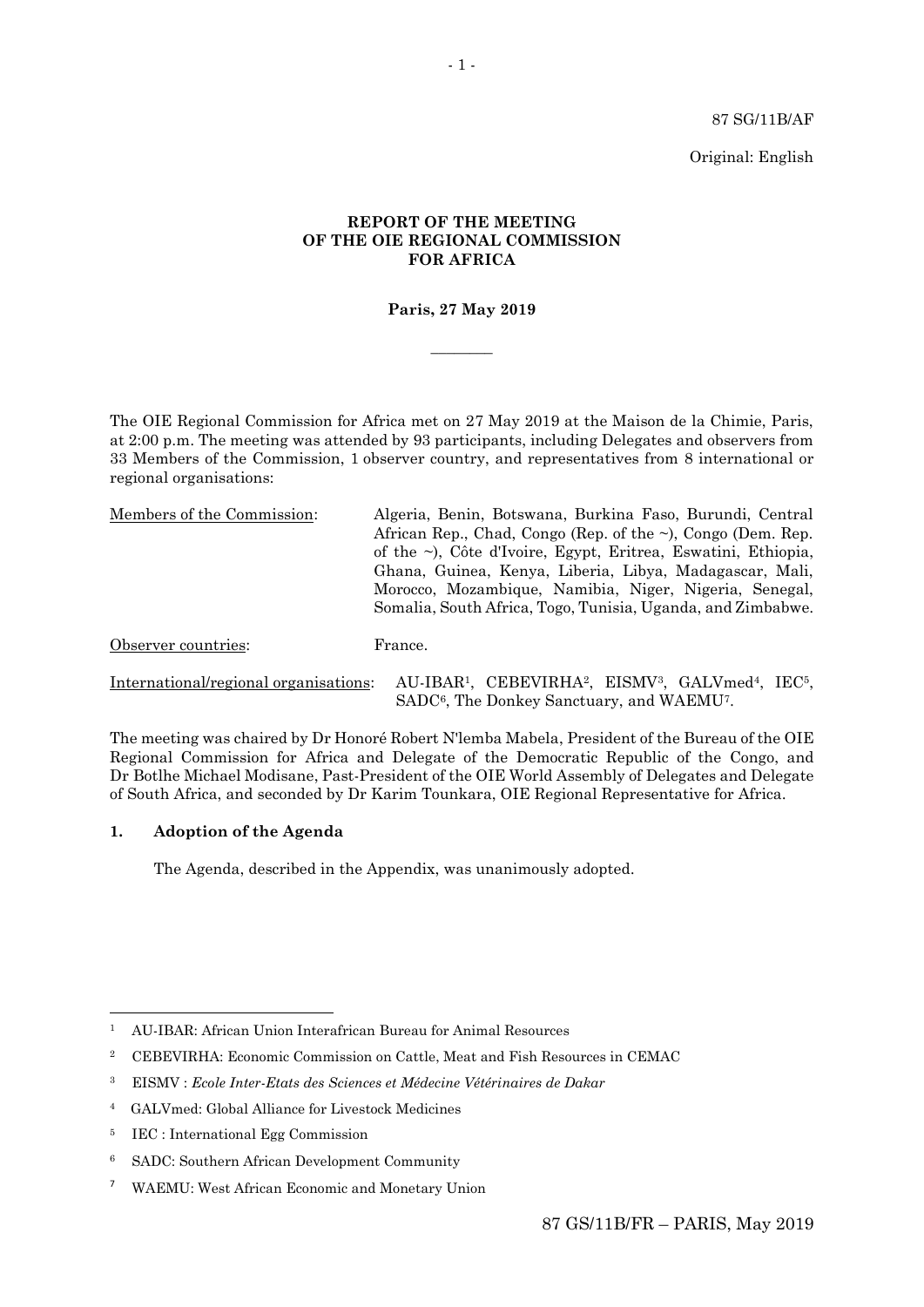#### **2. Outcomes of the 23rd Conference of the OIE Regional Commission for Africa held in Hammamet, Tunisia, from 25 February to 1 March 2019**

Dr Alemayehu Mekonen Anbessie, Delegate of Ethiopia to the OIE, briefly presented the outcomes of the 23rd Conference of the OIE Regional Commission for Africa, held in Hammamet, Tunisia, from 25 February to 1 March 2019. It was attended by a total of 124 participants, including OIE Delegates and/or representatives from 39 Members of the region and representatives from regional and international organisations, as well as privatesector representatives, including private veterinary organisations from the region and from the host country.

Dr Anbessie briefly reviewed the agenda of the Conference, highlighting some of the topics presented and outcomes of discussions, including those related to the development of the Seventh Strategic Plan. Full details are available in the report of the Conference.

He then commented on the two recommendations adopted by the Regional Commission regarding Technical Item 1, entitled "*Veterinary paraprofessionals: their governance and role in improving animal health and welfare in Africa*", and Technical Item 2, entitled "*PVS Pathway as an advocacy tool for increased investment in Veterinary Services in Africa*". Both recommendations will be presented to the World Assembly of Delegates for endorsement at the 87th General Session.

Finally, he reminded Delegates that the report of the Conference, including the recommendations, was available on the Delegates' website.

## **3. Confirmation of the venue of the 24th Conference of the OIE Regional Commission for Africa to be held in February 2021**

Dr Botlhe Michael Modisane reiterated his country's offer to host the 24th Conference of the OIE Regional Commission for Africa in February 2021. Exact dates will be defined at a later stage in consultation with the OIE Director General.

## **4. Selection of Technical Item I (with questionnaire) to be included in the agenda of the 24th Conference of the OIE Regional Commission for Africa**

The Regional Commission selected the following technical item (with questionnaire to Members) for inclusion in the agenda of the 24th Conference of the OIE Regional Commission for Africa:

> "African horse sickness and equine influenza: current situation in Africa and disease control measures"

## **5. Selection of Technical Item I (with questionnaire) to be proposed for inclusion in the agenda of the 89th General Session of the OIE World Assembly of Delegates to be held in May 2021**

The Regional Commission suggested the following technical item (with a questionnaire to Members) for inclusion in the agenda of the 89th General Session of the OIE World Assembly of Delegates:

"Global collaboration for response to contemporary animal health emergencies, including agro-crime"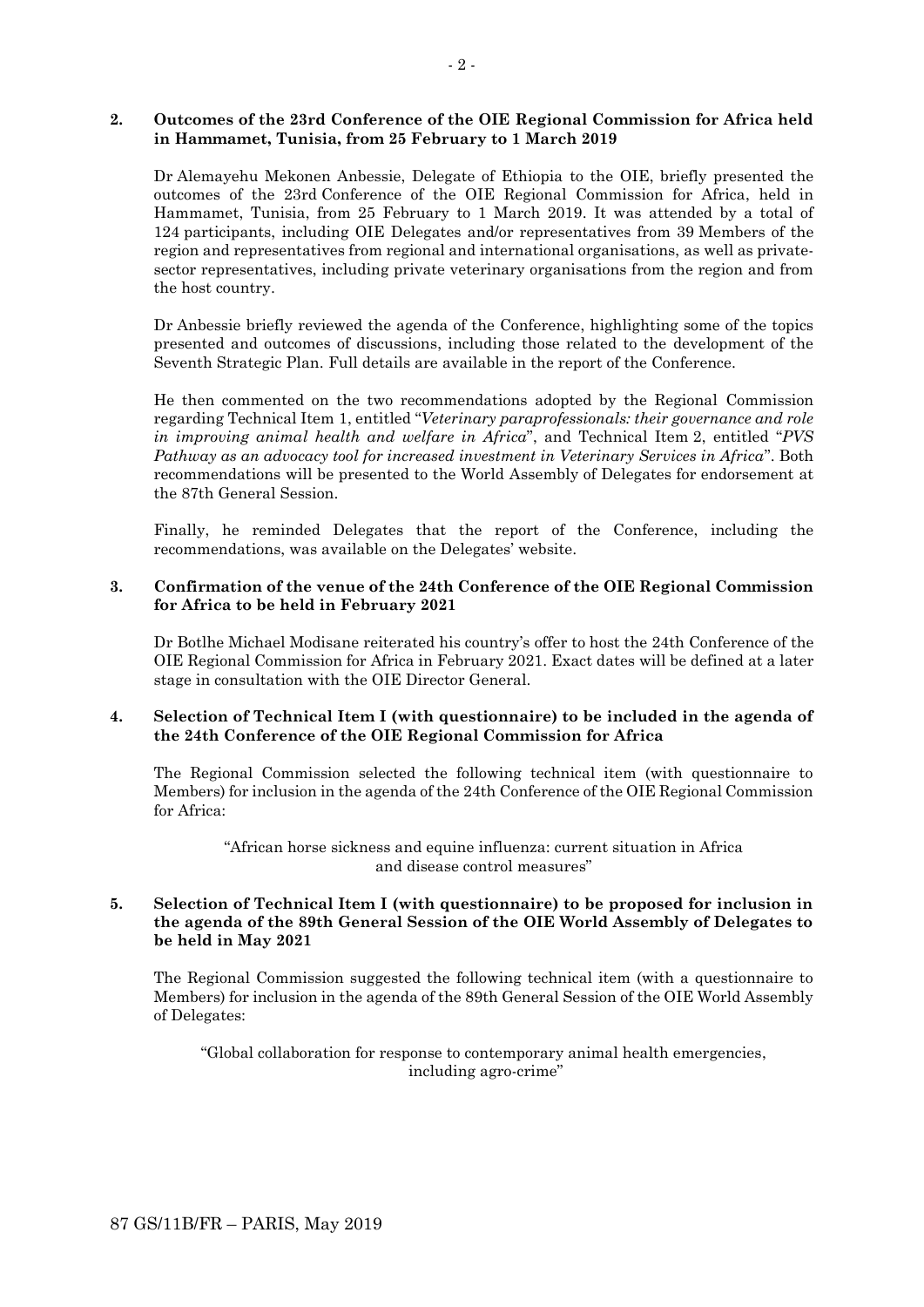### **6. Developing the OIE Seventh Strategic Plan**

In the context of the development of the OIE Seventh Strategic Plan, the Delegates of the Region were presented with the preliminary results of the on-line open consultation undertaken by the OIE earlier this year. The results were presented by Ms Nathaly Monsalve, Chargée de Mission from the OIE Regional Activities Department through an interactive presentation during which Delegates were invited to actively comment on the preliminary results. The objective of this session was to get a greater understanding of the regional priorities to be taken into account in the development of the next Strategic Plan. Dr Michael Modisane and Dr N'lemba Mabela facilitated the discussions. The draft Seventh Strategic plan will be discussed at the 2019 September Council meeting and then circulated to Members for comments.

 $\overline{\phantom{a}}$  , where  $\overline{\phantom{a}}$ 

The meeting officially ended at 6:00 p.m.

…/Appendix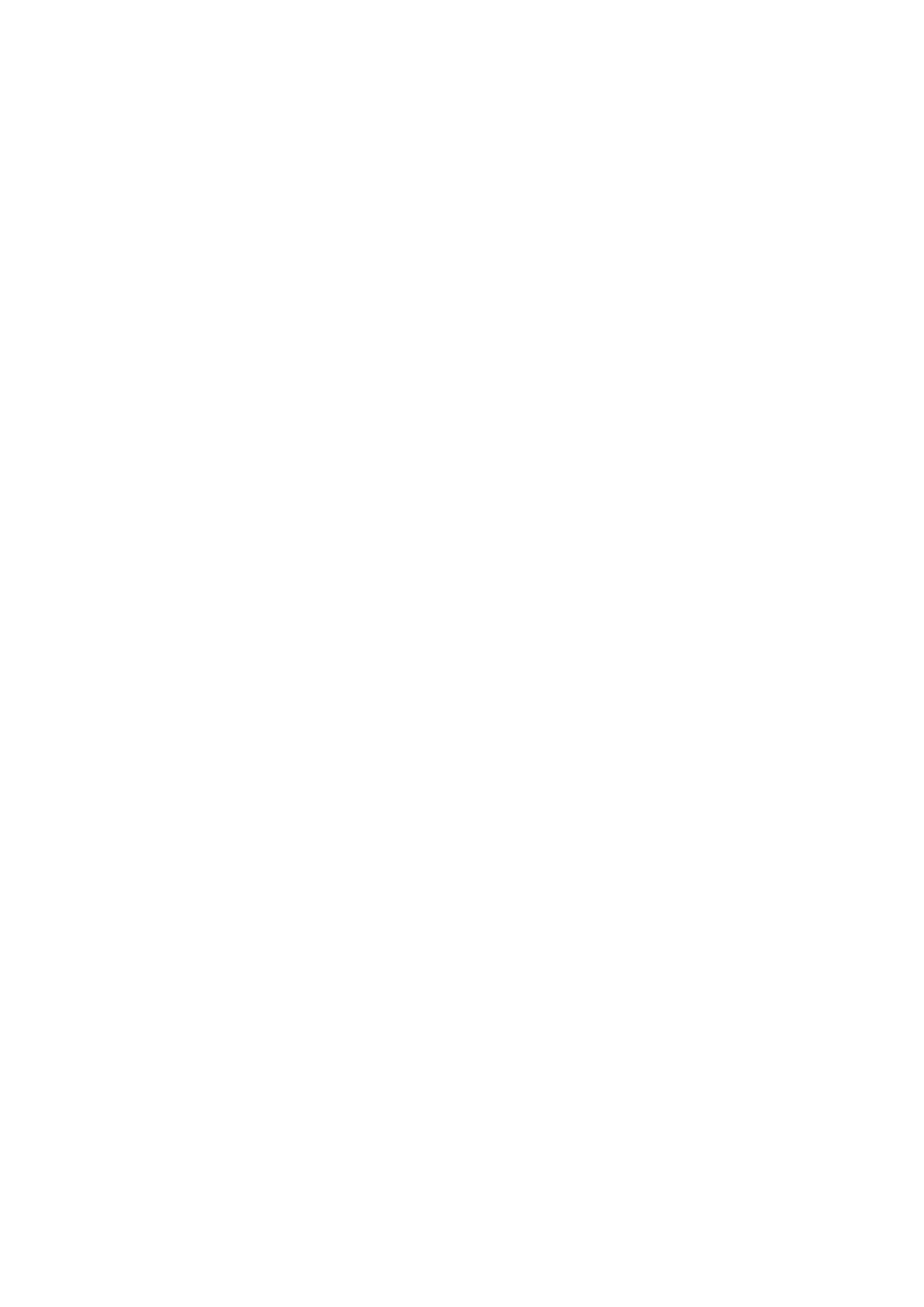# **MEETING OF THE OIE REGIONAL COMMISSION FOR AFRICA**

# **Paris, 27 May 2019**

# **Agenda**

**\_\_\_\_\_\_\_\_\_**

- 1. Adoption of the Agenda
- 2. Outcomes of the 23rd Conference of the OIE Regional Commission for Africa held in Hammamet, Tunisia, from 25 February to 1 March 2019
- 3. Confirmation of the venue of the 24th Conference of the OIE Regional Commission for Africa to be held in February 2021
- 4. Selection of Technical Item I (with questionnaire) to be included in the agenda of the 24th Conference of the OIE Regional Commission for Africa
- 5. Selection of Technical Item I (with questionnaire) to be proposed for inclusion in the agenda of the 89th General Session of the OIE World Assembly of Delegates to be held in May 2021
- 6. Developing the OIE Seventh Strategic Plan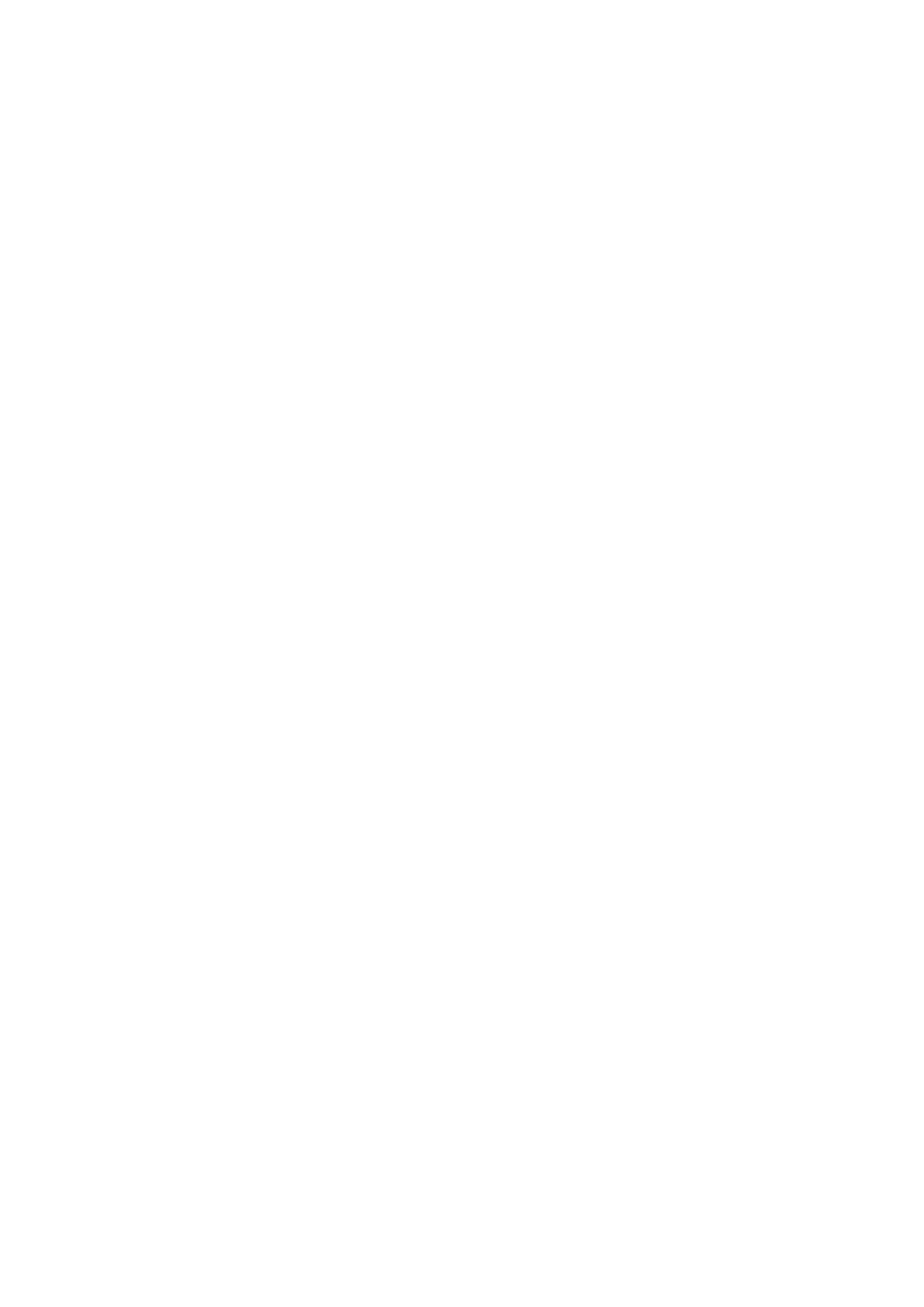87 SG/11B/AM

Original: Spanish

## **REPORT OF THE MEETING OF THE OIE REGIONAL COMMISSION FOR THE AMERICAS**

## **Paris, 27 May 2019**

 $\overline{\phantom{a}}$ 

The OIE Regional Commission for the Americas met on 27 May 2019 at the Maison de la Chimie, Paris, at 2:00 p.m. The meeting was attended by 105 participants, including Delegates and observers from 27 Members of the Commission and representatives from 13 international or regional Organisations:

Members of the Commission: Argentina, Bahamas, Barbados, Belize, Bolivia, Brazil, Canada, Chile, Colombia, Costa Rica, Cuba, Curacao, Dominican Rep., Ecuador, France, Guatemala, Guyana, Haiti, Honduras, Jamaica, Nicaragua, Panama, Paraguay, Peru, Suriname, United States of America and Uruguay.

International/regional Organisations: ALA1, CARICOM2, CVP3, EU DG SANTE4, FAO5, HealthforAnimals, ICFAW<sup>6</sup>, IICA<sup>7</sup>, IMS<sup>8</sup>, OIRSA<sup>9</sup>, PAHO-PANAFTOSA<sup>10</sup>, WAP<sup>11</sup> and WTO<sup>12</sup>.

The meeting was chaired by Dr Mark Trotman, President of the Bureau of the OIE Regional Commission for the Americas and Delegate of Barbados, seconded by Dr Luis Osvaldo Barcos, OIE Regional Representative for the Americas.

#### **1. Adoption of the Agenda**

The Agenda, described in the Appendix, was unanimously adopted.

1

<sup>4</sup> EU DG SANTE: Directorate-General for Health and Food Safety of the European Commission

- <sup>6</sup> ICFAW: International Coalition for Farm Animal Welfare
- <sup>7</sup> IICA: Inter-American Institute for Cooperation on Agriculture
- <sup>8</sup> IMS: International Meat Secretariat

<sup>1</sup> ALA: Latin American Poultry Association

<sup>2</sup> CARICOM: Caribbean Community

<sup>3</sup> CVP: Permanent Veterinary Committee of the Southern Cone

<sup>5</sup> FAO: Food and Agriculture Organization of the United Nations

<sup>9</sup> OIRSA: *Organismo Internacional Regional de Sanidad Agropecuaria*

<sup>10</sup> PAHO: Pan American Health Organization - PANAFTOSA: Pan American Foot and Mouth Disease Center

<sup>11</sup> WAP: World Animal Protection

<sup>12</sup> WTO: World Trade Organization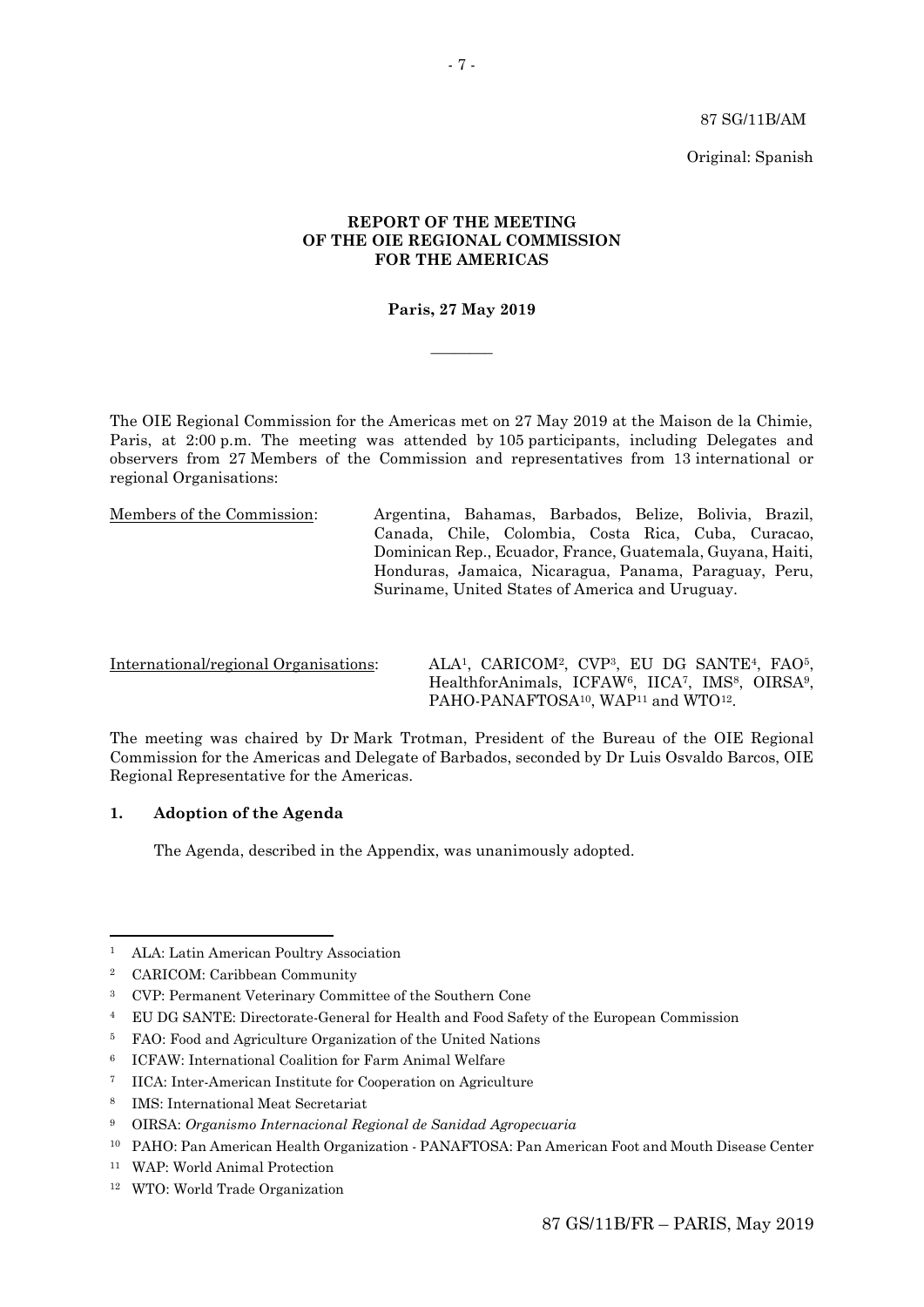#### **2. Outcomes of the 24th Conference of the OIE Regional Commission for the Americas held in Punta Cana, Dominican Republic, from 19 to 23 November 2018**

Dr Mark Trotman provided a brief overview of the outcomes of the 24th Conference of the OIE Regional Commission for the Americas, held in Punta Cana, Dominican Republic, from 19 to 23 November 2018. It was attended by 89 participants, including Delegates from 23 Members, 1 observer country and representatives from regional and international organisations, together with representatives from the private sector and private veterinary organisations from several countries in the region and the host country.

Dr Trotman briefly reviewed the agenda of the Conference, highlighting the different topics presented and outcomes of discussions, including: development of the Seventh Strategic Plan; follow-up of the recommendations adopted at the latest conferences of the Regional Commission; the animal disease situation in the region; and details about African Swine Fever in Europe (situation, measures and policy coordination under the Global Framework for Progressive Control of Transboundary Animal Diseases (GF-TADs) for Europe), among other issues of relevance to the region.

Dr Trotman also gave details of the two Technical Items presented: Technical Item 1 on "*The role of private veterinarians in Official Veterinary Service programmes: mechanisms for interaction, accreditation and quality control in a globalised world*" and Technical Item 2 on the "*Sustainability of Veterinary Services: experiences and challenges*". He explained that, as the two topics were complementary in nature, the OIE Regional Commission for the Americas had decided to formulate a single recommendation to encompass the discussions on both Technical Items. This recommendation will be presented to the World Assembly of Delegates for endorsement at the 87th General Session.

To conclude, he said that the final report, including the recommendation and list of participants, had been sent to Members and was available on the Delegates' website.

#### **3. Confirmation of the dates and venue of the 25th Conference of the OIE Regional Commission for the Americas to be held in 2020**

Dr Mercedes Lucía Flores Cancino, Delegate of Peru to the OIE, reiterated her country's offer to host the 25th Conference of the OIE Regional Commission for the Americas.

She also confirmed that, this time, the Conference will be held in September 2020 instead of November 2020, the traditional month for holding conferences of the OIE Regional Commission for the Americas. It will be held in Cuzco.

Exact dates will be defined at a later stage in consultation with the OIE Director General.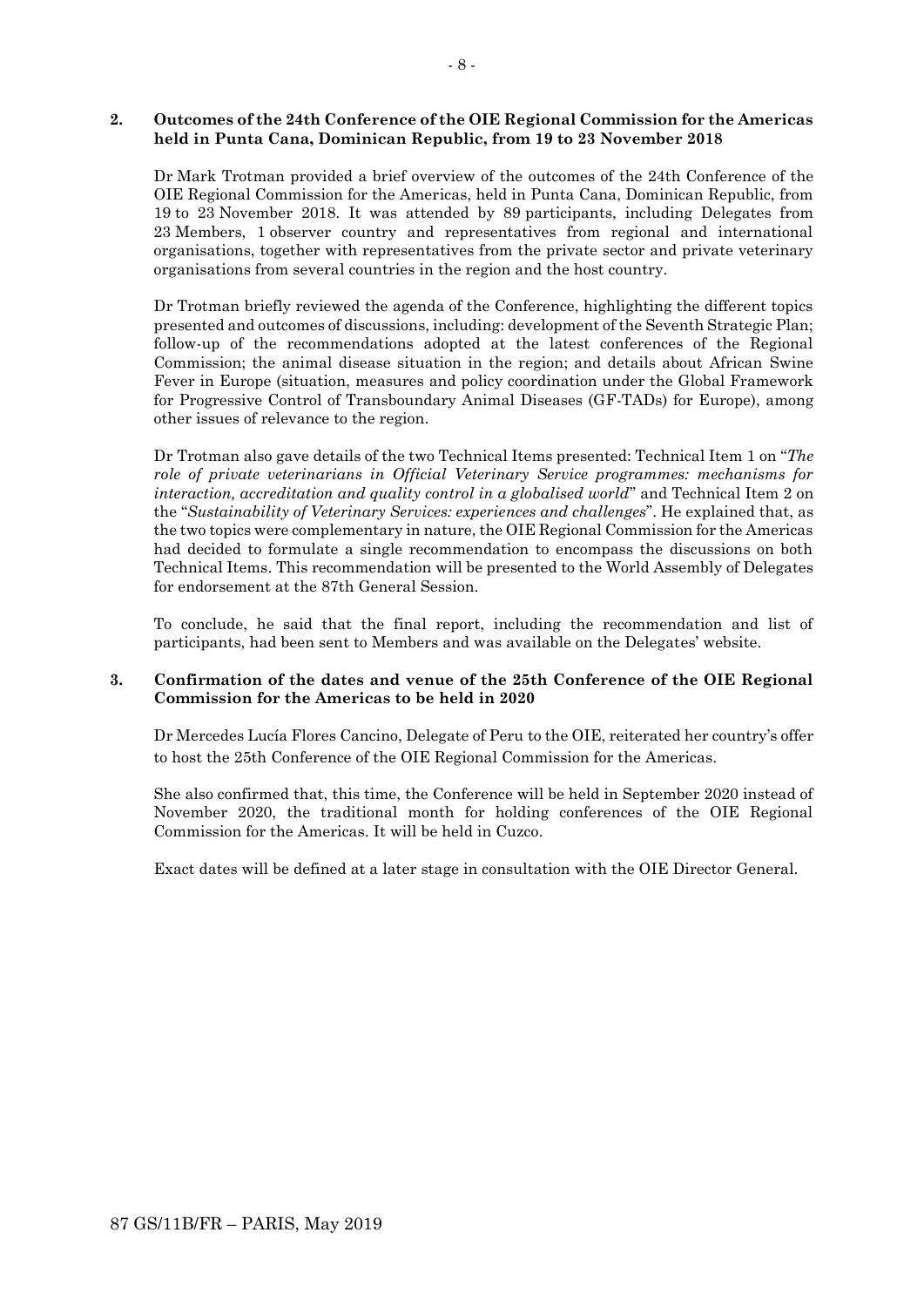## **4. Selection of Technical Item I (with questionnaire) to be included in the agenda of the 25th Conference of the OIE Regional Commission for the Americas**

The Regional Commission selected the following technical item (with a questionnaire to Members) for inclusion in the agenda of the 25th Conference of the OIE Regional Commission for the Americas:

# "Public-Private Partnerships"

Furthermore, the Regional Commission suggested the following additional Technical Item (without a questionnaire for Members) for inclusion in the Agenda of the Conference:

# "Border biosecurity"

## **5. Selection of Technical Item I (with questionnaire) to be proposed for inclusion in the agenda of the 89th General Session of the OIE World Assembly of Delegates to be held in May 2021**

The Regional Commission suggested the following technical item (with a questionnaire to Members) for inclusion in the agenda of the 89th General Session of the OIE World Assembly of Delegates:

"Capacity analysis for the progressive implementation of International Veterinary Electronic Certification e-CVI 2050 at global level"

# **6. Proposal of a Member of the OIE Regional Commission for the Americas to join the Council**

Dr Mark Trotman reminded participants that the Delegate of Mexico had stepped down, leaving vacant his position as representative of the OIE Regional Commission for the Americas on the Council, which required a partial election to be held.

Following a discussion involving several Delegates, Dr Nimia Lissette Gómez Rodríguez, Delegate of the Dominican Republic, was proposed, for a two-year period, until the election for the next three-year mandate of the Council, which will be held in May 2021.

This proposal will be presented to the World Assembly for election.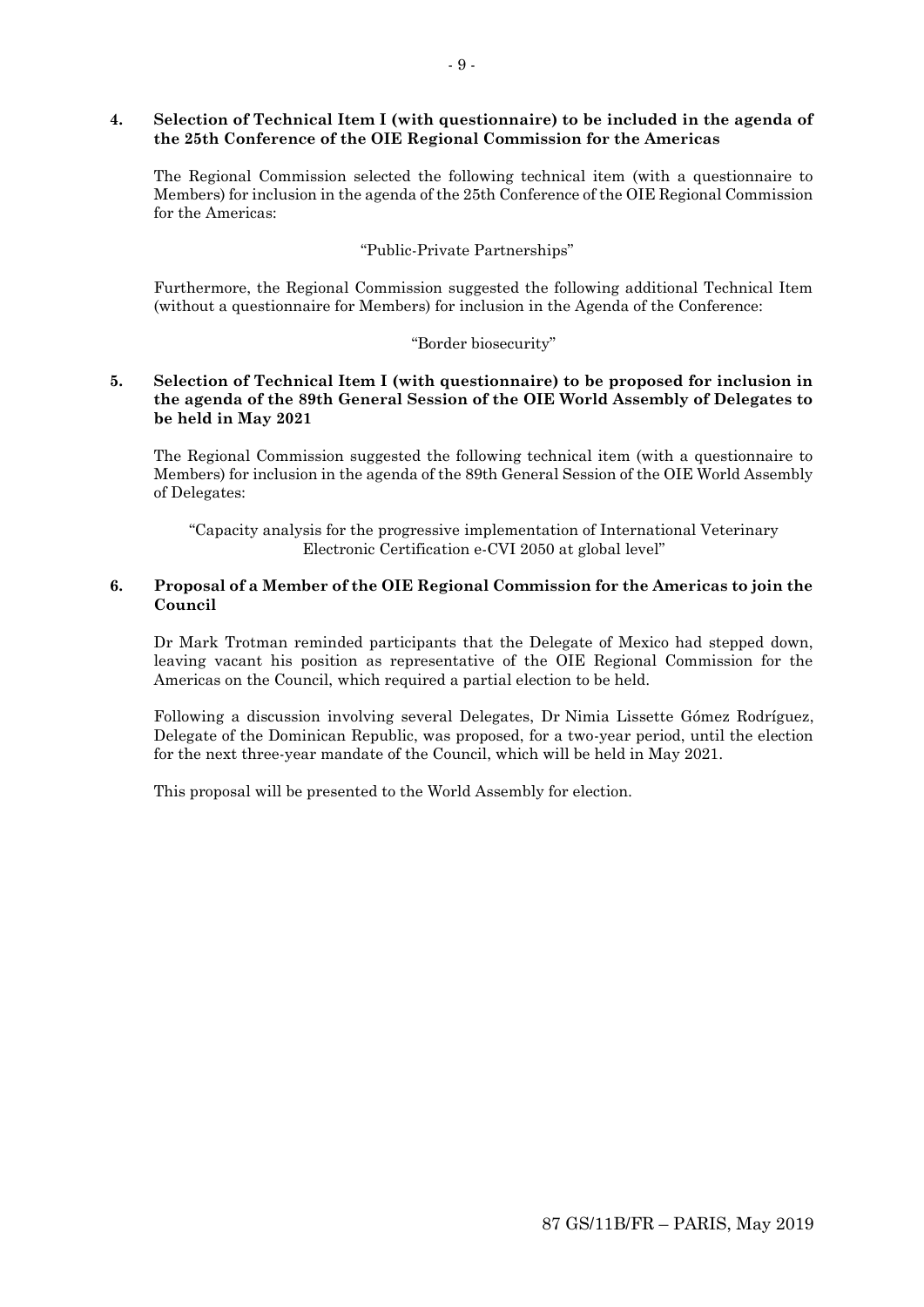## **7. Proposal of Members of the OIE Regional Commission for the Americas to serve on the Bureau of the OIE Regional Commission for the Americas**

Following the nomination of Dr Nimia Lissette Gómez Rodríguez to join the OIE Council, the Delegates of the Americas proposed that Dr Jaspinder Komal, current Secretary General of the Bureau of the OIE Regional Commission and Delegate of Canada, take the position of Vice-President left vacant by Dr Nimia Lissette Gómez Rodríguez. Dr Wilmer José Juárez Juárez, Delegate of Nicaragua to the OIE, has been proposed to replace Dr Jaspinder Komal as Secretary General of the Bureau of the OIE Regional Commission for the Americas. The Bureau shall be constituted as follows:

President: Dr Mark Trotman (Barbados)

Vice-President: Dr Javier Ernesto Suárez Hurtado (Bolivia)

Vice-President: Dr Jaspinder Komal (Canada)

Secretary General: Dr Wilmer José Juárez Juárez (Nicaragua)

This proposal will be presented to the World Assembly for election.

## **8. Regional actions to prevent the entry and spread of African Swine Fever**

The Regional Commission decided to address strategies for preventing the entry and spread of African Swine Fever in the Americas under GF-TADs. To this end, the planning of actions in the region was discussed. The results of all these actions will be presented at the forthcoming Conference of the Regional Commission.

## **9. Developing the OIE Seventh Strategic Plan**

In the context of the development of the OIE Seventh Strategic Plan, the Delegates of the Region were presented with the preliminary results of the on-line open consultation undertaken by the OIE earlier this year. The results were presented by Dr François Caya, Head of the OIE Regional Activities Department, through an interactive presentation during which Delegates were invited to actively comment on the preliminary results. The objective of this session was to get a greater understanding of the regional priorities to be taken into account in the development of the next Strategic Plan. Dr Hugo Federico Idoyaga Benítez, Vice-President of the OIE Council and Delegate of Paraguay, as well as Dr Mark Trotman facilitated the discussions. The draft Seventh Strategic plan will be discussed at the 2019 September Council meeting and then circulated to Members for comments.

 $\overline{\phantom{a}}$  , where  $\overline{\phantom{a}}$ 

The meeting officially ended at 6:30 p.m.

…/Appendix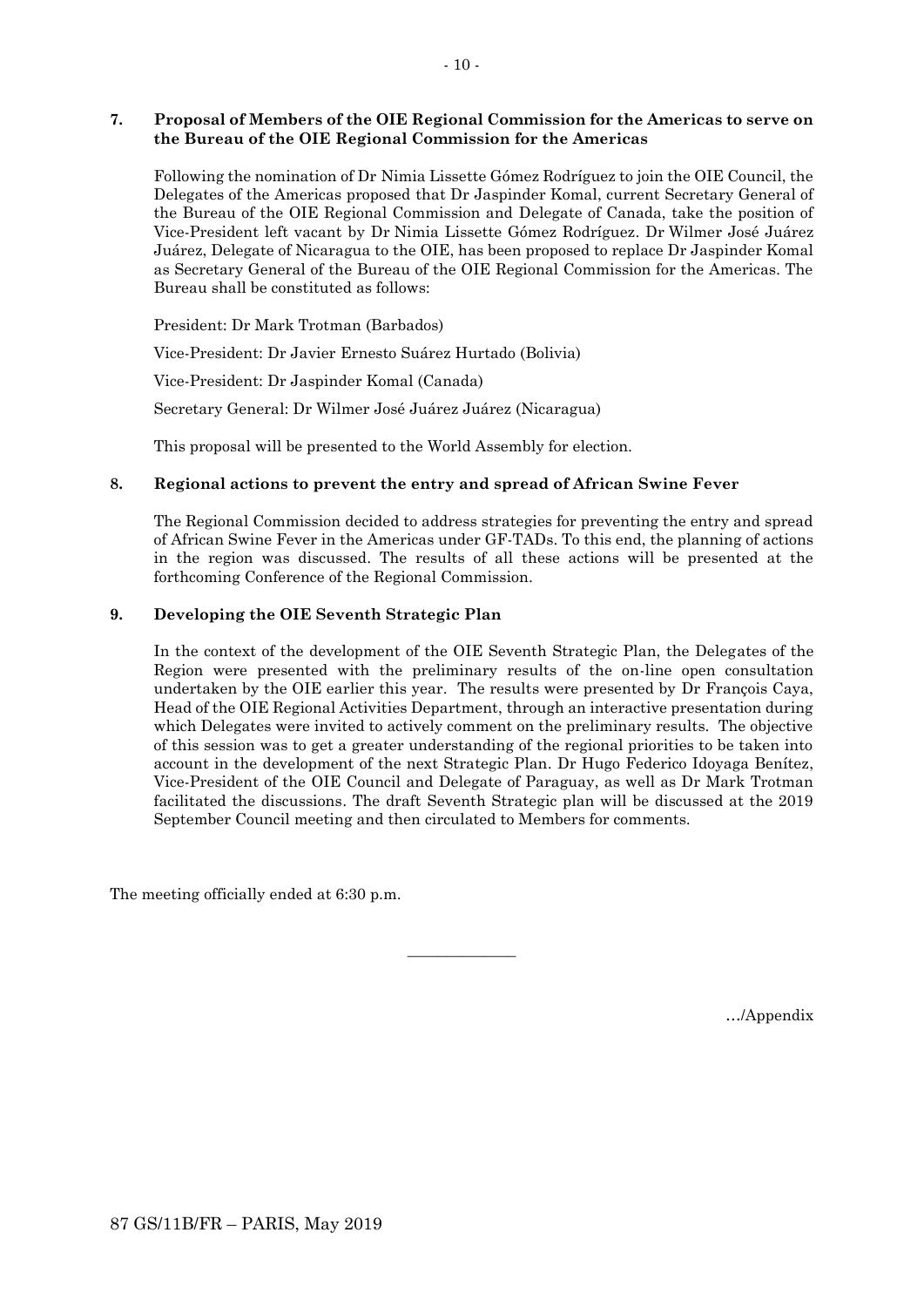## **MEETING OF THE OIE REGIONAL COMMISSION FOR THE AMERICAS**

## **Paris, 27 May 2019**

 $\overline{\phantom{a}}$ 

## **Agenda**

- 1. Adoption of the Agenda
- 2. Outcomes of the 24th Conference of the OIE Regional Commission for the Americas held in Punta Cana, Dominican Republic, from 19 to 23 November 2018
- 3. Confirmation of the dates and venue of the 25th Conference of the OIE Regional Commission for the Americas to be held in 2020
- 4. Selection of Technical Item I (with questionnaire) to be included in the agenda of the 25th Conference of the OIE Regional Commission for the Americas
- 5. Selection of Technical Item I (with questionnaire) to be proposed for inclusion in the agenda of the 89th General Session of the OIE World Assembly of Delegates to be held in May 2021
- 6. Proposal of a Member of the OIE Regional Commission for the Americas to join the Council
- 7. Proposal of Members of the OIE Regional Commission for the Americas to serve on the Bureau of the OIE Regional Commission for the Americas
- 8. Regional actions to prevent the entry and spread of African Swine Fever
- 9. Developing the OIE Seventh Strategic Plan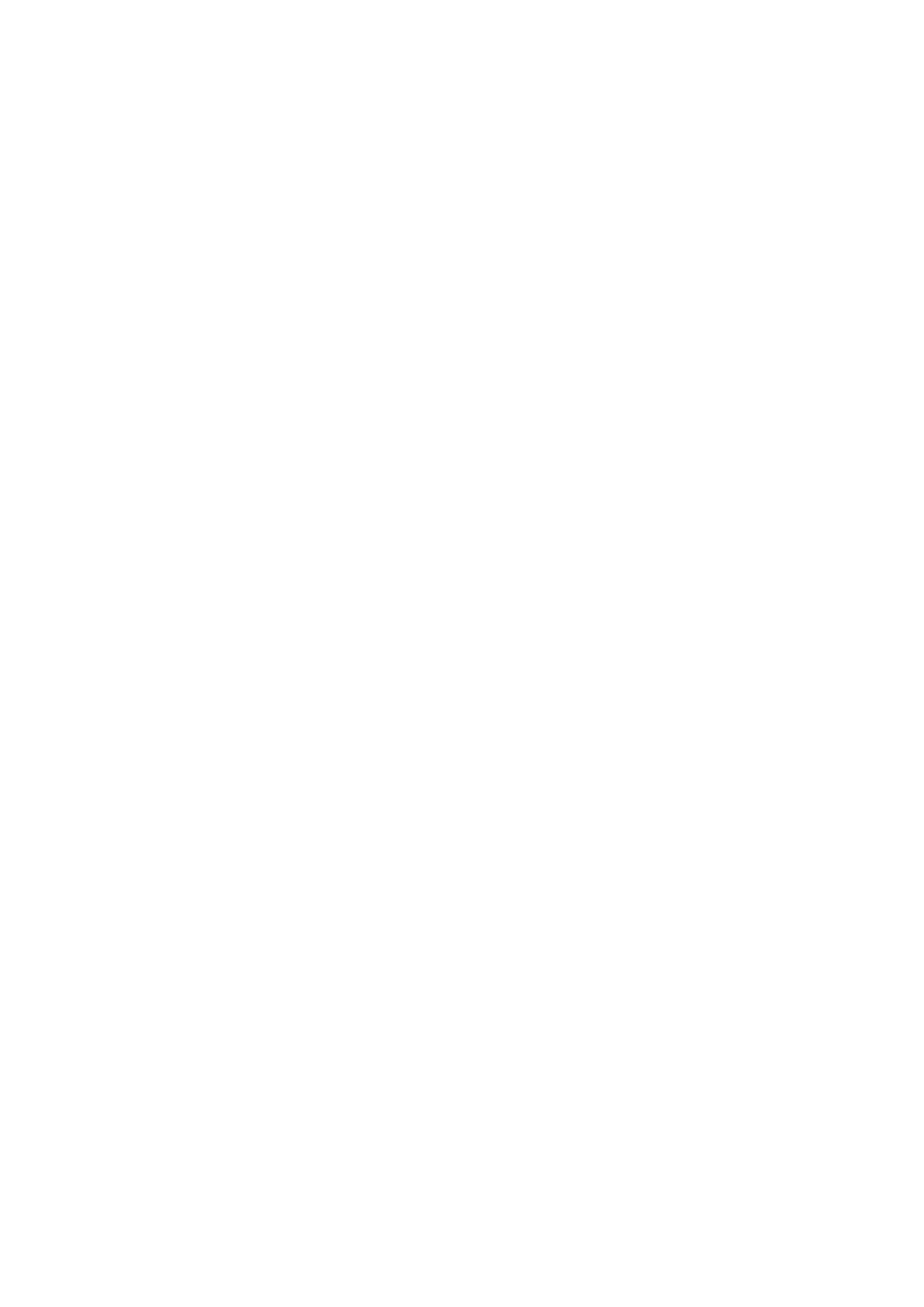87 SG/11B/AS

Original: English

#### **REPORT OF THE MEETING OF THE OIE REGIONAL COMMISSION FOR ASIA, THE FAR EAST AND OCEANIA**

#### **Paris, 27 May 2019**

 $\overline{\phantom{a}}$ 

The OIE Regional Commission for Asia, the Far East and Oceania met on 27 May 2019 at the Maison de la Chimie, Paris, at 2:00 p.m. The meeting was attended by 80 participants, including Delegates and observers from 29 Members of the Commission and 2 observer countries/territories and representatives from 5 international or regional organisations:

| Members of the Commission:      | Afghanistan, Australia, Bangladesh, Bhutan, Cambodia,          |
|---------------------------------|----------------------------------------------------------------|
|                                 | China (People's Rep. of $\sim$ ), Chinese Taipei, Fiji, India, |
|                                 | Indonesia, Iran, Japan, Korea (Rep. of $\sim$ ), Korea (Dem.   |
|                                 | People's Rep. of ~), Laos, Malaysia, Mongolia, Myanmar,        |
|                                 | Nepal, New Caledonia, New Zealand, Pakistan, Papua New         |
|                                 | Guinea, Philippines, Singapore, Sri Lanka, Thailand,           |
|                                 | United States of America and Vietnam.                          |
| Observer countries/territories: | France and Hong Kong SAR.                                      |

International/regional organisations: HealthforAnimals, ICFAW<sup>1</sup>, NACA<sup>2</sup> and WSAA<sup>3</sup>.

The meeting was chaired by Dr Tashi Samdup, Vice-President of the Bureau of the OIE Regional Commission for Asia, the Far East and Oceania and Delegate of Bhutan, seconded by Dr Mark Schipp, President of the OIE World Assembly of Delegates and Delegate of Australia, with the support of Dr Hirofumi Kugita, OIE Regional Representative for Asia and the Pacific.

## **1. Adoption of the Agenda**

The Agenda, described in the Appendix, was unanimously adopted.

 $\overline{a}$ 

<sup>&</sup>lt;sup>1</sup> ICFAW: International Coalition for Animal Welfare

<sup>2</sup> NACA: Network of Aquaculture Centres in Asia-Pacific

<sup>3</sup> WSAA: World Small Animal Veterinary Association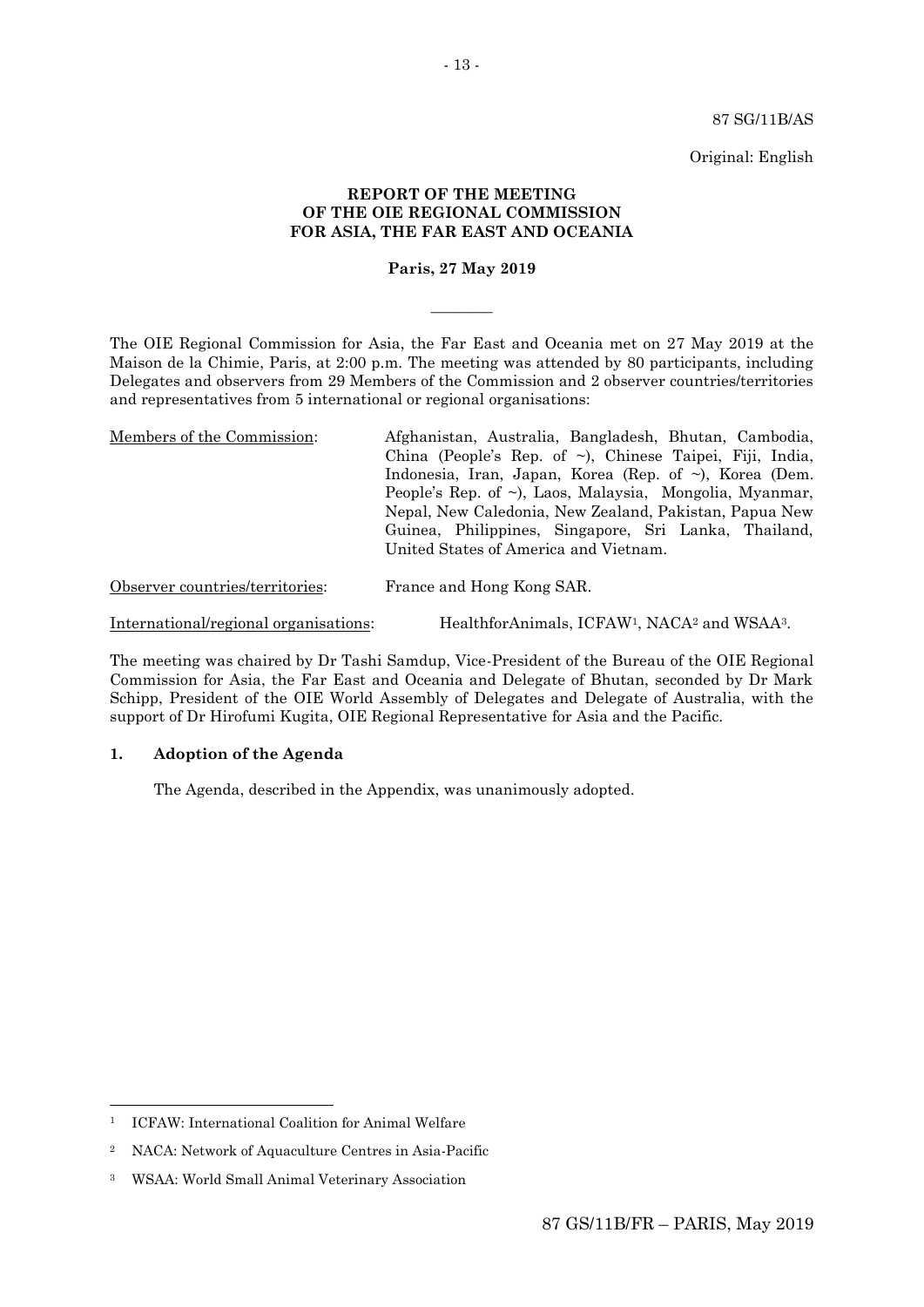### **2. Organisation of the 31st Conference of the OIE Regional Commission for Asia, the Far East and Oceania to be held in Sendai, Japan, from 2 to 6 September 2019**

Dr Norio Kumagai, Secretary General of the Bureau of the OIE Regional Commission for Asia, the Far East and Oceania and Delegate of Japan, confirmed that his country was willing and honoured to hold this important regional event and invited all Delegates to attend the conference, which would be held in Sendai City from 2 to 6 September 2019.

He reported briefly on the various arrangements that Japan had made to start organising the conference. Dr Kumagai provided general information about the event, assuring the participants that they would be provided with all the details in a timely manner.

## **3. Selection of Technical Item II (without questionnaire) to be included in the agenda of the 31st Conference of the OIE Regional Commission for Asia, the Far East and Oceania**

The Regional Commission selected the following technical item (without questionnaire to Members) for inclusion in the agenda of the 31st Conference of the OIE Regional Commission for Asia, the Far East and Oceania:

"Strengthening the cooperation on African Swine Fever prevention and control in the Asia-Pacific region"

A second general topic was proposed**:** 

"Development of standards for management and control of aquatic animal diseases (and antimicrobial use) and the use of compartments to support the application of these standards"

Although not a Technical Item, this topic will also be included in the agenda of the Regional Conference.

## **4. Selection of Technical Item I (with questionnaire) to be proposed for inclusion in the agenda of the 89th General Session of the OIE World Assembly of Delegates to be held in May 2021**

The Regional Commission suggested the following technical item (with a questionnaire to Members) for inclusion in the agenda of the 89th General Session of the OIE World Assembly of Delegates:

> "The future of animal health and its contribution to the United Nations Sustainable Development Goals"

Animal health and veterinarians play a critical role in global food systems and the health and welfare of the globe and its citizens. The United Nations Sustainable Development Goals (SDGs) are the global objectives expected to guide the actions of the international community between 2016-2030. This Technical Item could help to refine and consolidate how the OIE makes significant and meaningful contributions towards many of the SDGs through the effective discharge of its core responsibilities in animal health and the veterinary profession.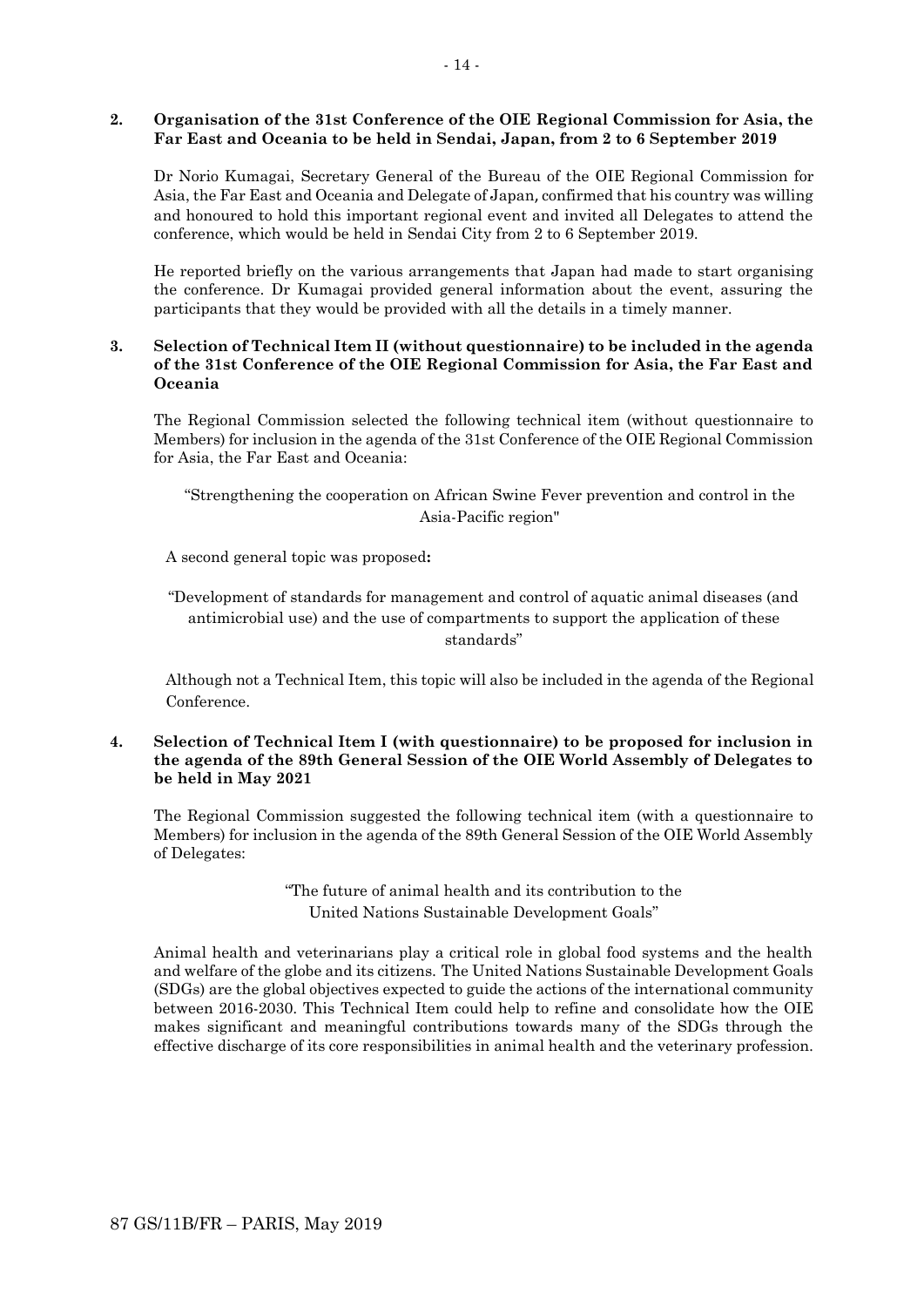## **5. Discussion on regional positions for the OIE General Session**

Dr Him Hoo Yap, member of the OIE Council and Delegate of Singapore, reminded participants that, in March 2019, the President of the Bureau of the Regional Commission had sent a letter to all OIE Delegates in the region calling for proposals for regional common positions to be presented at the plenary discussion of the OIE General Session, based on "the coordination procedure for developing regional positions" adopted at the Regional Commission meeting in May 2017. He reiterated that the proposals submitted by Members had been compiled and circulated to all regional Delegates several times for their consideration and comments.

Dr Yap then introduced a list of proposals for regional common positions put together by the Regional Core Group, which considered all Members' comments received so far.

There was discussion among the Delegates regarding the proposals, some of which were unanimously approved by the Regional Commission to be put forward at the plenary of the 87th General Session on behalf of the 36 OIE Members of the OIE Regional Commission for Asia, the Far East and Oceania.

Dr Yap concluded by thanking all Delegates of the region for their active participation in the coordination procedure and expressed the hope that the region continues to work to strengthen regional coordination and collaboration in order to develop regional positions on key issues.

## **6. Proposal of Members of the OIE Regional Commission for Asia, the Far East and Oceania to join the Bureau of the Regional Commission for Asia, the Far East and Oceania**

Dr Mark Schipp reminded participants that the Delegate of Cambodia had stepped down, leaving vacant his position as President of the Bureau of the OIE Regional Commission for Asia, the Far East and Oceania, and the Delegate of the People's Republic of China had also stepped down, leaving vacant his position as Vice-President of the Bureau of the OIE Regional Commission for Asia, the Far East and Oceania, which required a partial election to be held.

Following a discussion involving several Delegates, Dr Norio Kumagai was unanimously proposed as President, leaving vacant the position of Secretary General. Dr Quaza Nizamuddin Hassan Nizam, Delegate of Malaysia, was selected to be proposed as Vice President and Dr Alireza Rafiepoor, Delegate of Iran, was unanimously proposed as Secretary General. These positions will be for a two-year period, until the election for the next three-year mandate of the Bureau of the OIE Regional Commission for Asia, the Far East and Oceania, which will be held in May 2021.

This proposal will be presented to the World Assembly for election.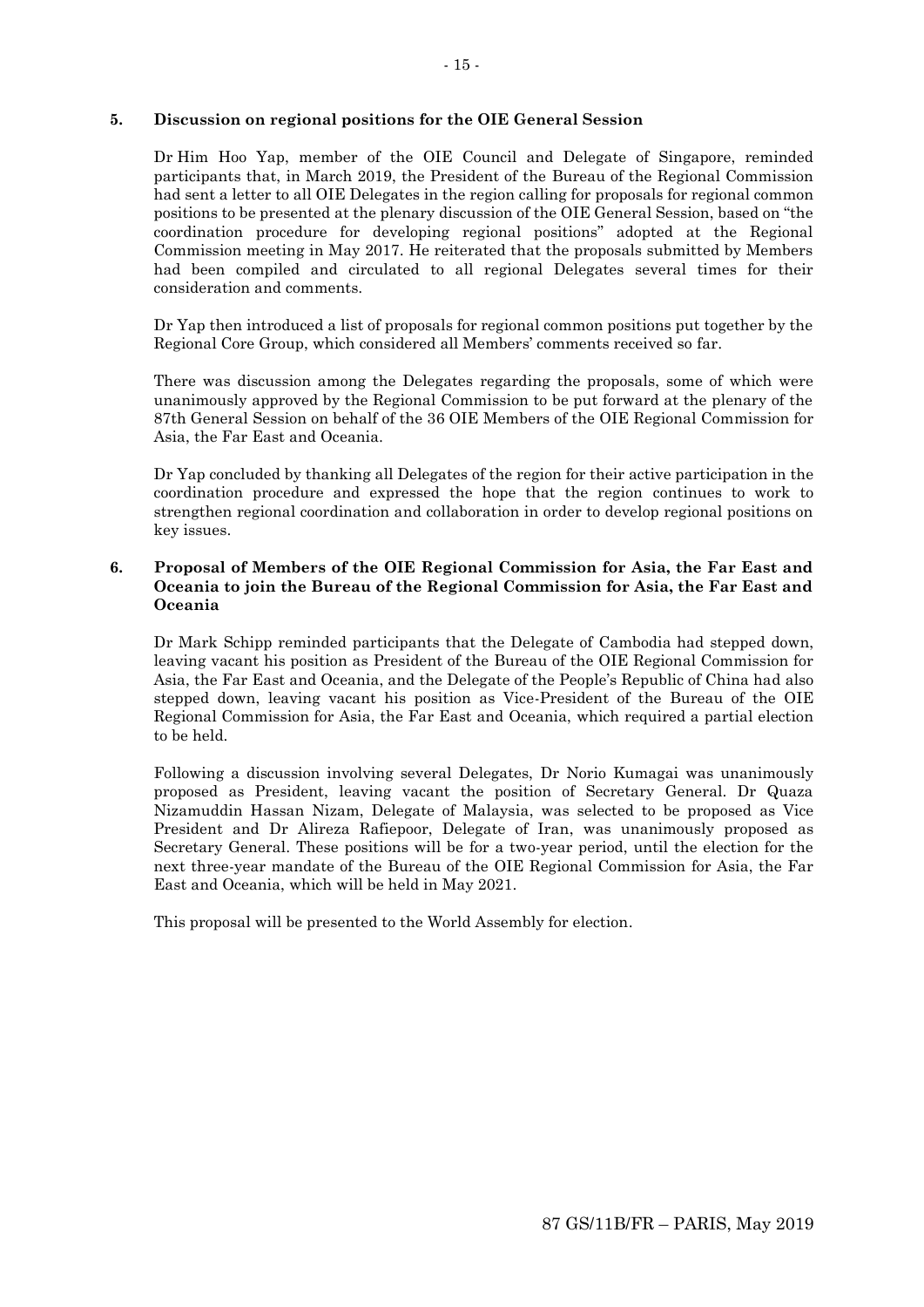## **7. Developing the OIE Seventh Strategic Plan**

In the context of the development of the OIE Seventh Strategic Plan, the Delegates of the Region were presented with the preliminary results of the on-line open consultation undertaken by the OIE earlier this year. The results were presented by Dr John Stratton, Deputy Head of the OIE Regional Activities Department, through an interactive presentation during which Delegates were invited to actively comment on the preliminary results. The objective of this session was to get a greater understanding of the regional priorities to be taken into account in the development of the next Strategic Plan. The regional members of the OIE Council and Dr Tashi Samdup facilitated the discussions. The draft Seventh Strategic plan will be discussed at the 2019 September Council meeting and then circulated to Members for comments.

 $\overline{\phantom{a}}$  , where  $\overline{\phantom{a}}$ 

The meeting officially ended at 5:30 p.m.

…/Appendix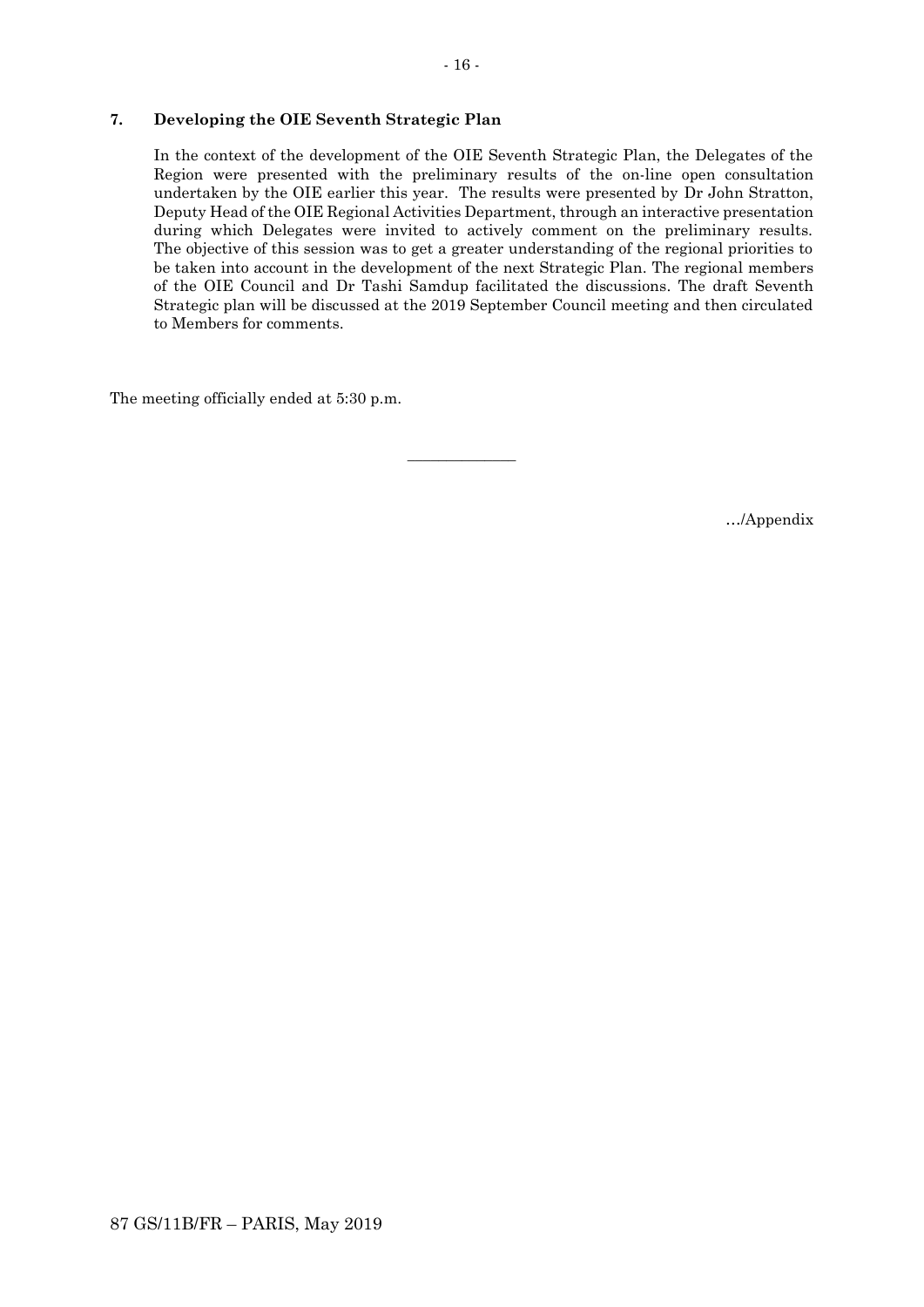# **MEETING OF THE OIE REGIONAL COMMISSION FOR ASIA, THE FAR EAST AND OCEANIA**

# **Paris, 27 May 2019**

**\_\_\_\_\_\_\_\_\_**

## **Agenda**

- 1. Adoption of the Agenda
- 2. Organisation of the 31st Conference of the OIE Regional Commission for Asia, the Far East and Oceania to be held in Sendai, Japan, from 2 to 6 September 2019
- 3. Selection of Technical Item II (without questionnaire) to be included in the agenda of the 31st Conference of the OIE Regional Commission for Asia, the Far East and Oceania
- 4. Selection of Technical Item I (with questionnaire) to be proposed for inclusion in the agenda of the 89th General Session of the OIE World Assembly of Delegates to be held in May 2021
- 5. Discussion on regional positions for the OIE General Session
- 6. Proposal of Members of the OIE Regional Commission for Asia, the Far East and Oceania to join the Bureau of the Regional Commission for Asia, the Far East and Oceania
- 7. Developing the OIE Seventh Strategic Plan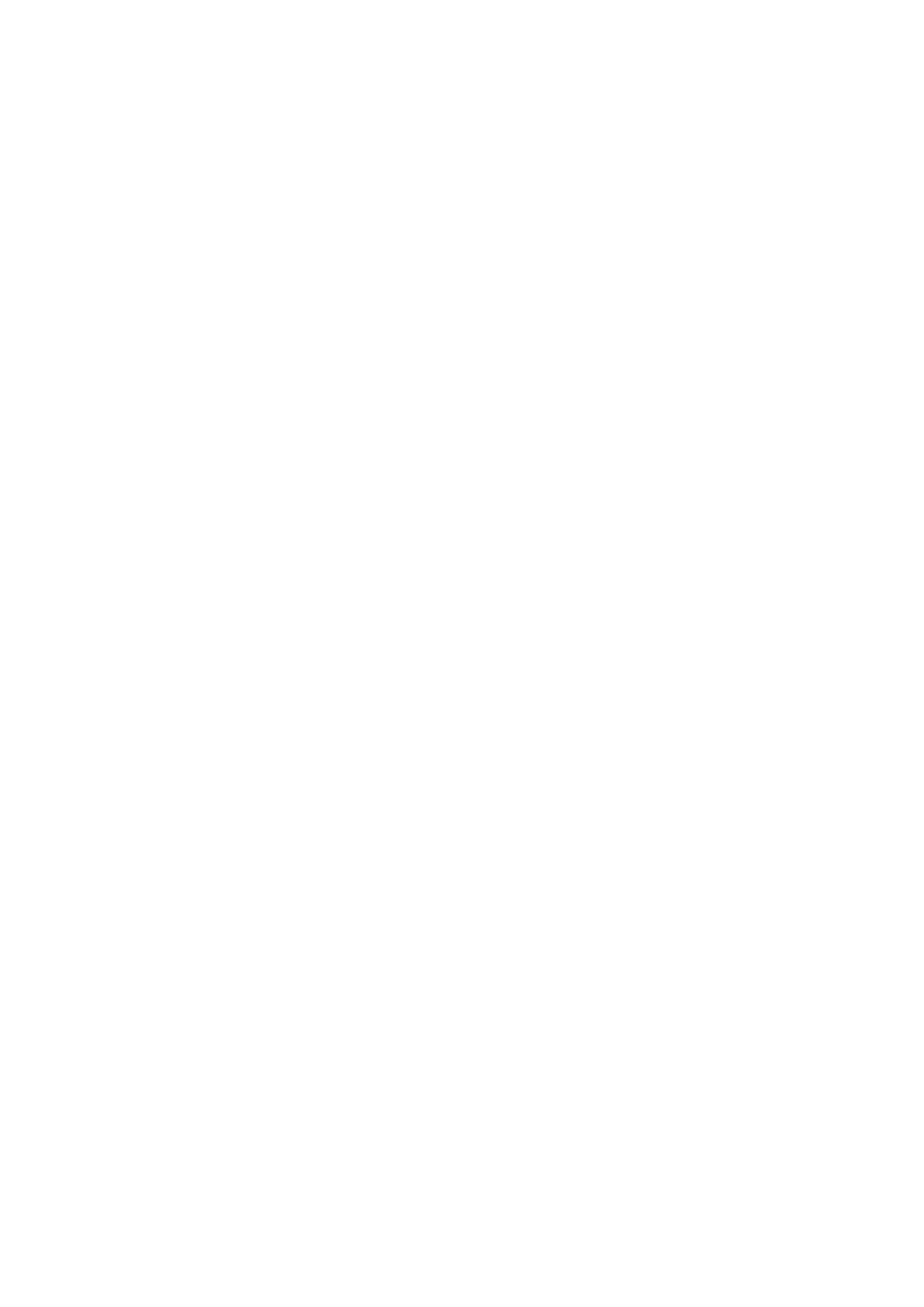87 SG/11B/EU

Original: English

## **REPORT OF THE MEETING OF THE OIE REGIONAL COMMISSION FOR EUROPE**

## **Paris, 27 May 2019**

 $\overline{\phantom{a}}$ 

The OIE Regional Commission for Europe met on 27 May 2019 at the Maison de la Chimie, Paris at 2:00 p.m. The meeting was attended by 113 participants, including Delegates and observers from 48 Members of the Commission and representatives from 8 international or regional organisations:

| Members of the Commission: | Albania, Armenia, Austria, Azerbaijan, Belarus, Belgium,  |
|----------------------------|-----------------------------------------------------------|
|                            | Bosnia and Herzegovina, Bulgaria, Croatia, Cyprus,        |
|                            | Czech Rep., Denmark, Estonia, France, Georgia, Germany,   |
|                            | Greece, Hungary, Iceland, Ireland, Israel, Italy,         |
|                            | Kazakhstan, Kyrgyzstan, Latvia, Liechtenstein, Lithuania, |
|                            | Luxembourg, Malta, Moldavia, Montenegro, Netherlands,     |
|                            | Norway, Poland, Portugal, Romania, Russia, Serbia,        |
|                            | Slovakia, Slovenia, Spain, Sweden, Switzerland, Turkey,   |
|                            | Turkmenistan, Ukraine, United Kingdom and Uzbekistan.     |
|                            |                                                           |

International/regional organisations: AnimalhealthEurope, CIRAD1, EC2, EEC3, Four Paws, FVE4, IDF<sup>5</sup> and WFO<sup>6</sup>

The meeting was chaired by Dr Maris Balodis, President of the Bureau of the OIE Regional Commission for Europe and Delegate of Latvia, seconded by Dr Ulrich Herzog, Vice-President of the Bureau of the OIE Regional Commission and Delegate of Austria, and with the support of Dr Budimir Plavšić, OIE Regional Representative in Moscow.

#### **1. Adoption of the agenda**

The Agenda, described in the Appendix, was unanimously adopted.

1

<sup>1</sup> CIRAD: French Agricultural Research Centre for International Development

<sup>2</sup> EC: European Commission

<sup>3</sup> EEC: Eurasian Economic Commission

<sup>4</sup> Federation of Veterinarians of Europe

<sup>5</sup> International Dairy Federation

<sup>6</sup> World Farmers' Organisation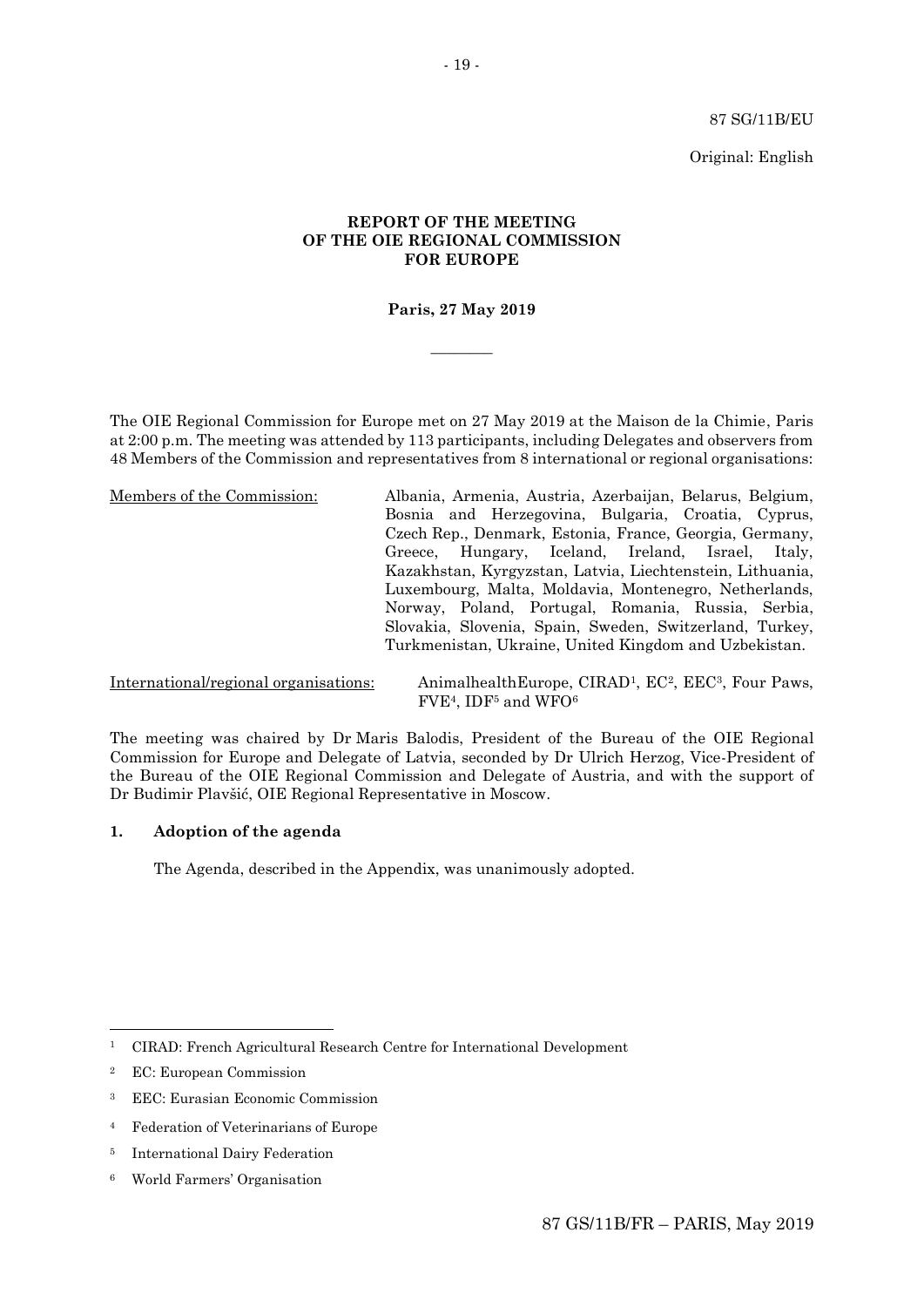### **2. Update on the implementation of the Regional Work Plan Framework 2017-2020 of the OIE Regional Commission for Europe**

Dr Ulrich Herzog provided an overview of the work of the Regional Core Group (RCG) of the OIE Regional Commission for Europe and the activities implemented following the 86th General Session, highlighting the implementation of the Regional Work Plan Framework over the past year.

He began by providing participants with a historical overview of the RCG, its Terms of Reference and a Regional Work Plan Framework for the 2017-2020 period and defined regional priorities. He explained that the Regional Work Plan Framework would be reviewed regularly according to needs and new developments, and listed six strategic objectives adopted at the meeting of the OIE Regional Commission for Europe in 2017: 1. Contributing to the development of scientifically-based standards and guidelines; 2. Establishing trust through transparency and communication; 3. Ensuring education, capacity and sustainability of Veterinary Services; 4. Prevention, control and eradication of animal diseases; 5. Antimicrobial resistance and "One Health" Policy; 6. Promotion of animal welfare, together with a relevant set of activities to achieve those objectives.

Dr Herzog then provided a detailed update on their implementation, which had been reviewed and evaluated by the Regional Core Group at its 7th meeting (Bern, Switzerland, 17-18 December 2018) and 8th meeting (Madrid, Spain, 29-30 April 2019). The main points highlighted were: 1) the positive impact of increased human resources in the OIE Regional and Sub-Regional Representations in the smooth implementation of regional activities, including during both RCG meetings and the need to allocate resources for ongoing work; 2) the support from Russia for translating relevant chapters (for adoption) of the OIE *Terrestrial Animal Health Code*; 3) the relaunch of the regional website which, as of September 2019, should be up and running; 4) the active participation of Members of the region in the GF-TADs-related activities in general and, more specifically, in the Standing Groups of Experts (SGE) on African Swine Fever and Lumpy Skin Disease as well as the recently established SGE for rabies in the Balkans supported by the EC; 7) the implementation of the OIE Strategy on Antimicrobial Resistance (AMR) and the Prudent Use of Antimicrobials, and 8) the implementation of the actions of the OIE Regional Animal Welfare Platform.

Dr Herzog informed participants that all information regarding the work of the Regional Core Group was available on a dedicated webpage. Finally, Dr Herzog provided a list of proposed speakers to deliver speaking notes on the four OIE *Code* chapters and User's Guide (Aquatic *Code*) selected by the RCG for a common position on behalf of the 53 Members of Europe.

## **3. Outcomes of the 28th Conference of the OIE Regional Commission for Europe held in Tbilisi, Georgia, from 17 to 21 September 2018**

Dr Ulrich Herzog presented the main outcomes of the 28th Conference of the OIE Regional Commission for Europe, held in Tbilisi (Georgia) on 17-21 September 2018. Full details are available in the report of the Conference.

• Participants agreed to develop the OIE Seventh Strategic Plan as a logical follow-up to the achievements of the Sixth Strategic Plan. Delegates and partners have been invited to actively contribute to the development of the Seventh Strategic Plan once the OIE has launched the consultation process.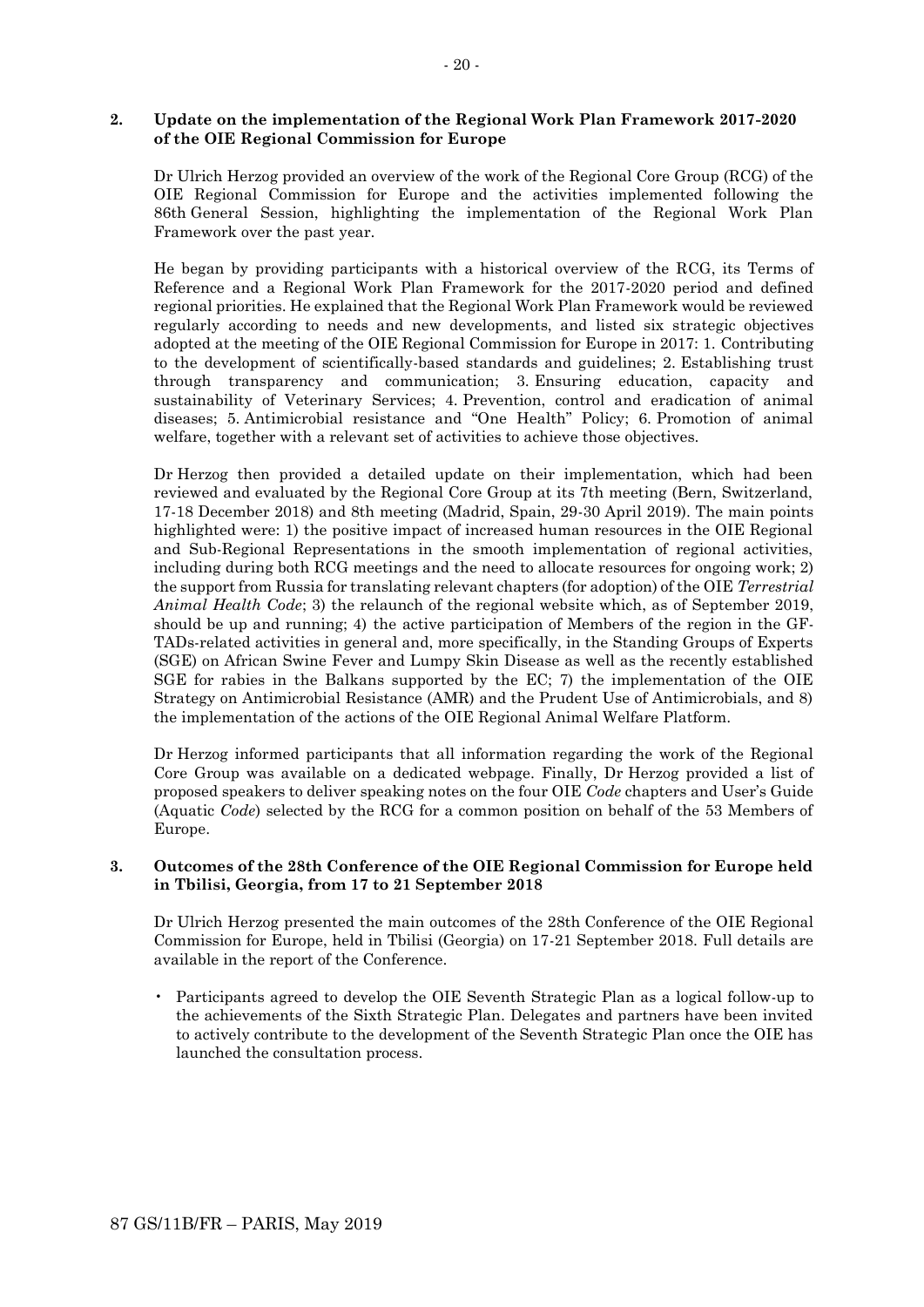- The Members have been encouraged to further improve their transparency and data accessibility on animal diseases.
- Four proposals for designation of new OIE Collaborating Centres were unanimously approved by the OIE Regional Commission for Europe, helping to reinforce the network of OIE Collaborating Centres, with priority topics to support the OIE Seventh Strategic Plan.
- The participants were encouraged to continue contributing to data collection on antimicrobial agents intended for use in animals and to publish their related data and national reports.
- The OIE Regional Commission for Europe expressed its support to the OIE Platform on Animal Welfare and called for a start to the process of identifying priority topics with a view to developing the Third Action Plan (2020-2022).
- The Members have been encouraged to make better use of the *PVS tool*, including the PVS Aquatic Tool, and to take this opportunity to strengthen their collaboration with the human health sector. The OIE will hold a PVS Pathway training workshop to help Eastern European countries to fully leverage the recommendations of PVS Pathway reports and has begun a consultation on the use of the PVS Pathway by European Union Member States.
- The Members reiterated the importance of improved inter-organisational and intersectoral cooperation to ensure preparedness, early detection and diagnosis, as well as transparency in reporting, with active involvement of all stakeholders.
- The participants proposed to review the process of identifying subjects for Technical Items, to allow flexibility in addressing emerging issues.
- The recommendations of the two Technical Items developed during the Conference will be proposed for endorsement by the World Assembly of Delegates at the 87th General Session.

## **4. Confirmation of the dates and venue of the 29th Conference of the OIE Regional Commission for Europe to be held in 2020**

Dr Silvio Borrello, Delegate of Italy to the OIE, reiterated his country's offer to host the 29th Conference of the OIE Regional Commission for Europe.

He also confirmed that, this time, the Conference will be held in November 2020 instead of September 2020, the traditional month for holding conferences of the OIE Regional Commission for Europe. It will be held in Catania, Italy.

Exact dates will be defined at a later stage in consultation with the OIE Director General.

#### **5. Selection of Technical Item I (with questionnaire) to be included in the agenda of the 29th Conference of the OIE Regional Commission for Europe**

The Regional Commission selected the following technical item (with questionnaire to Members) for inclusion in the agenda of the 29th Conference of the OIE Regional Commission for Europe:

"Long distance transport of live animals: OIE standards and best practices including societal perception and communication aspects"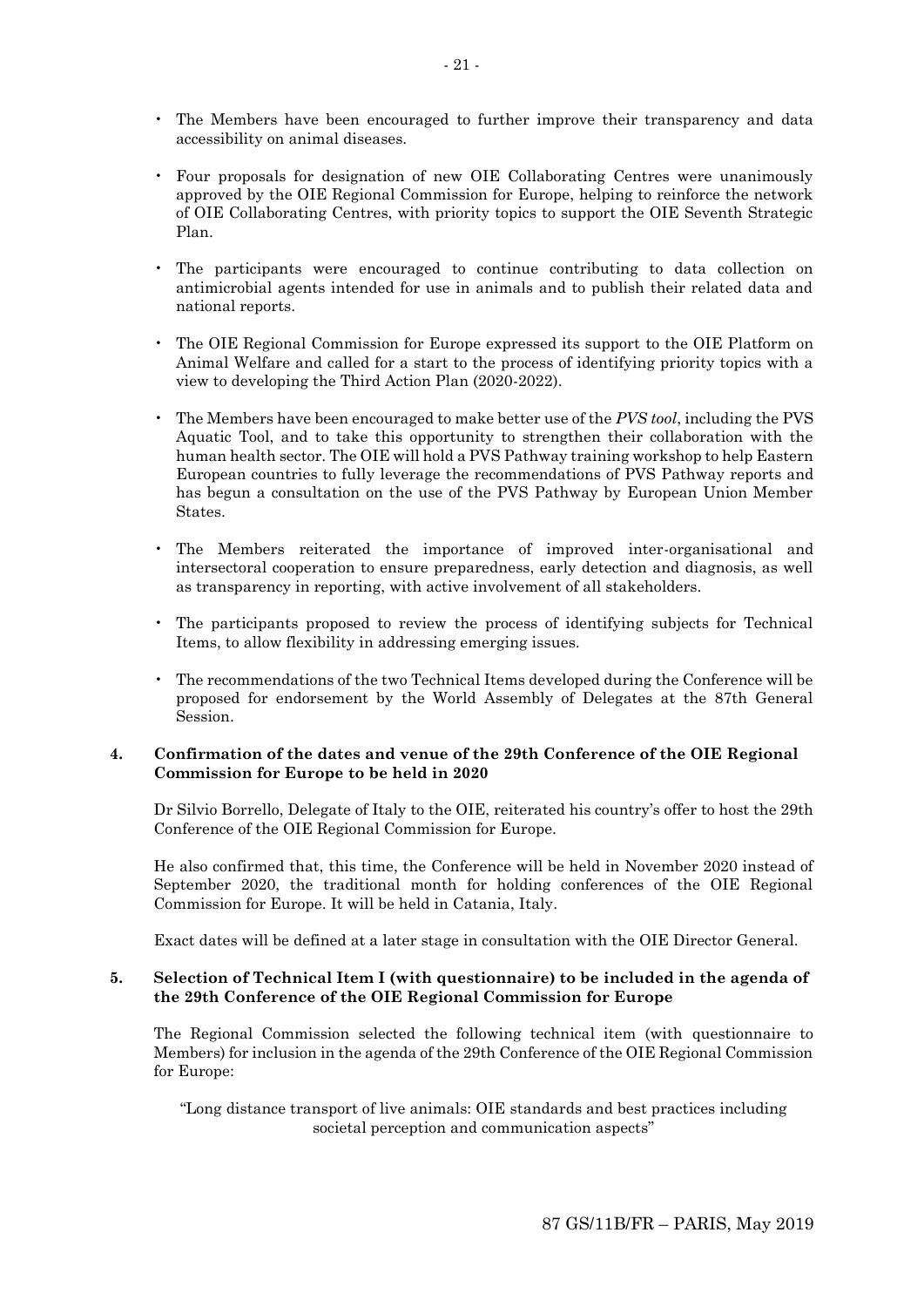## **6. Selection of Technical Item I (with questionnaire) to be proposed for inclusion in the agenda of the 89th General Session of the OIE World Assembly of Delegates to be held in May 2021**

The Regional Commission suggested the following technical item (with a questionnaire to Members) for inclusion in the agenda of the 89th General Session of the OIE World Assembly of Delegates:

"Electronic certification and related technologies for animal and animal products trade: opportunities and challenges"

## **7. Update on the OIE platform on animal welfare for Europe**

Dr Ulrich Herzog briefly mentioned the three main current developments:

- An external evaluation of the OIE Platform was conducted from January to April 2019. The report will be finalised shortly and will be made available on the website of the OIE Platform [\(https://awp.oie.int\)](https://awp.oie.int/). The report recognises that the Platform has delivered the planned activities in an effective and efficient way; the current activities and scope remain relevant; however, improvements in monitoring the impact of the activities are needed.
- The draft Terms of Reference of the Platform, to complement the initial Concept Note adopted in 2013. The objective is to clarify the procedures applicable to the Platform, including the composition of its Steering Group, which should be chaired by a Member of the Bureau of the Regional Commission for Europe.
- The draft Third Action Plan of the Platform for 2020-2022. The list of priority topics in the Second Action Plan for the 2017-2019 will not be amended. The emphasis will be put on activities relating to transportation and the development of assessment and monitoring tools.

These developments were already presented at the meeting of the RCG in Madrid, Spain (29-30 April) and at the meeting of the Steering Group of the Platform in Lyon, France (15-16 May). The work on the Terms of Reference and the Third Action Plan will continue in the subsequent RCGs and General Sessions, until their final approval and adoption at the meeting of the Regional Commission for Europe during the 88th General Session in May 2020.

## **8. Application for an OIE Collaborating Centre consortium for Animal Welfare between the** *Istituto Zooprofilattico Sperimentale de Abruzzi and Molise* **(IZSAM) and the Swedish Centre for Animal Welfare (SCAW)**

Dr Lena Hellqvist Björnerot, Deputy Chief Veterinary Officer of Sweden, jointly with Dr Silvio Borrello, presented to the Regional Commission a proposal that the Swedish Centre for Animal Welfare (SCAW) join the *Istituto Zooprofilattico Sperimentale de Abruzzi and Molise* (IZSAM), the current OIE Collaborating Centre for Animal Welfare, to form an OIE Collaborating Centre consortium for Animal Welfare. The two institutes have signed a Memorandum of Understanding detailing how the consortium would function.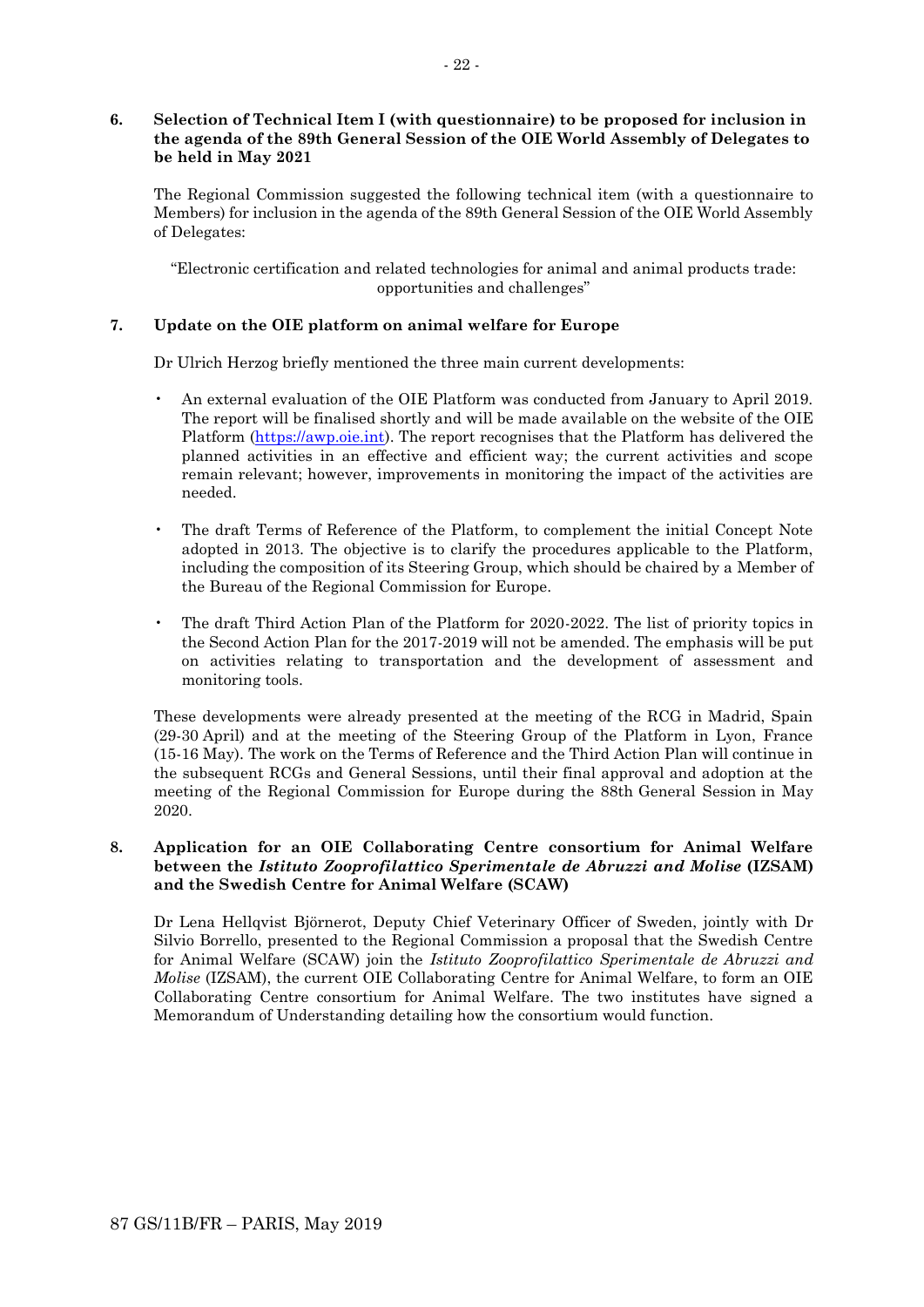They provided a brief review of the consortium and said that full details were sent to Delegates in advance and, if needed, could be requested from the meeting rapporteurs.

The Commission approved this proposal.

**9. Discussion on common positions for selected chapters of the OIE** *Codes* **(to be possibly proposed on behalf of the 53 Members of the OIE Regional Commission for Europe during the 87th General Session)** 

The Regional Commission agreed that a common position be put forward at the 87th General Session on behalf of the 53 Members of the OIE Regional Commission for Europe, on the following four items:

- Chapter 9.Y (killing of reptiles for their skins, meat and other products): support for the adoption of the latest version of this chapter. (Speaker Switzerland)
- Chapter 8.14 (infection with rabies virus): support for the adoption of this chapter, provided that the text, as regards Article 8.14.6, reverts back to the current wording of Article 8.14.7 and Article 8.14.9. Should this not be accepted, the OIE Regional Commission for Europe will not support the adoption of this chapter. (Speaker Israel)
- Chapter 15.1 (infection with African Swine Fever virus): support for the adoption of the latest version of this chapter. (Speaker Latvia)
- *Aquatic Code*: support all amendments to the *Aquatic Code*. (Speaker Norway)

## **10. Proposal of Members of the OIE Regional Commission for Europe to join the Council as member and the Bureau of the Regional Commission for Europe as Vice-President and Secretary General**

Dr Maris Balodis reminded participants that the Delegates of Russia, Serbia and Belarus had stepped down, leaving vacant their positions as representative of the OIE Regional Commission for Europe on the Council, and Vice-President and Secretary General of the Bureau of the OIE Regional Commission for Europe respectively, which required a partial election to be held.

Following a discussion involving several Delegates, the following Delegates were unanimously proposed, for a two-year period, until the election for the next three-year mandate of the Council and the Bureau of the OIE Regional Commission for Europe, which will be held in May 2021:

Member of the Council: Dr Nikolay Vlasov (Russia)

Vice-President of the Bureau of the OIE Regional Commission for Europe: Ms Vesna Dakovic (Montenegro)

Secretary General of the Bureau of the OIE Regional Commission for Europe: Dr Ivan Smilhin (Belarus)

This proposal will be presented to the World Assembly for election.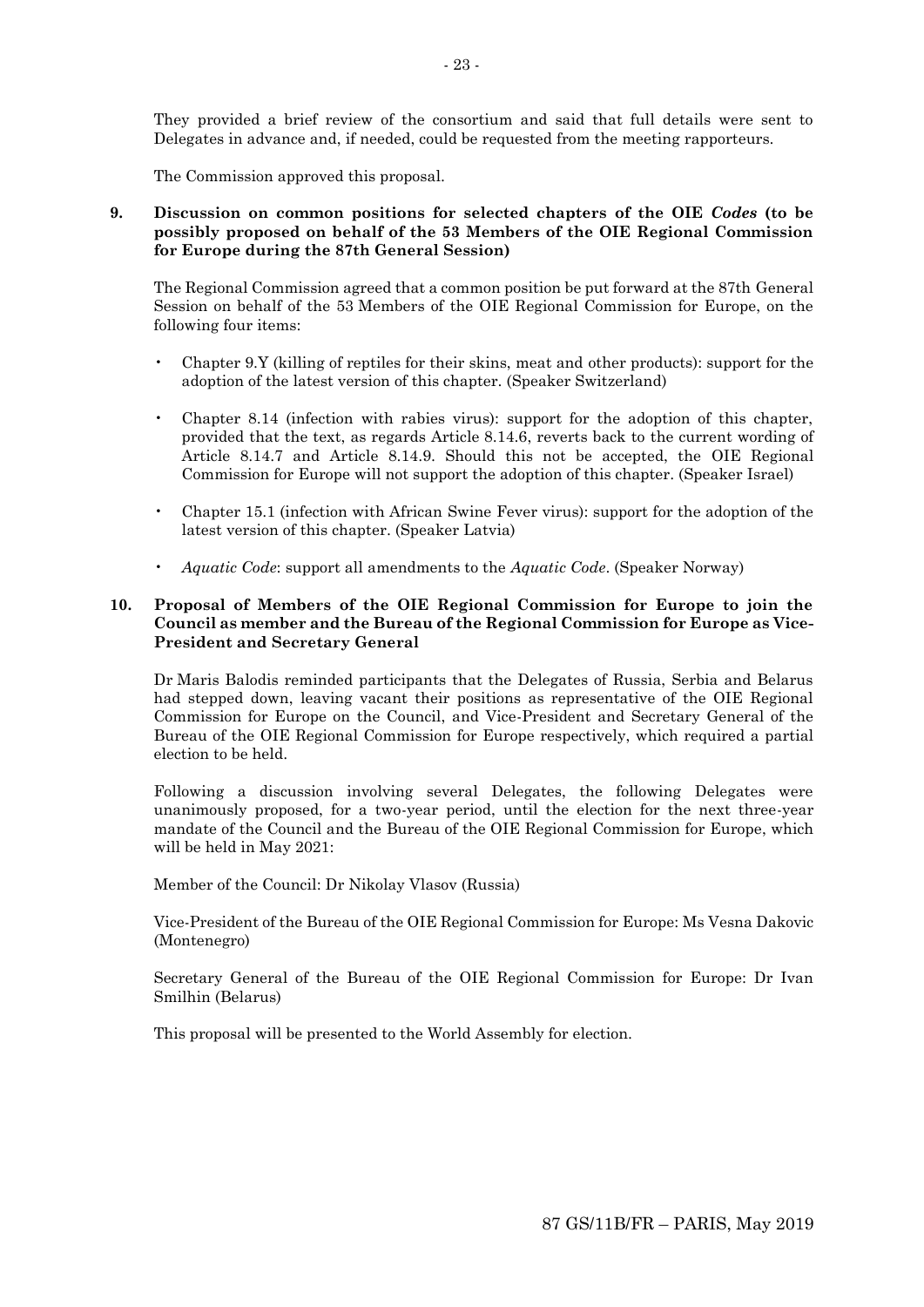## **11. Developing the OIE Seventh Strategic Plan**

In the context of the development of the OIE Seventh Strategic Plan, the Delegates of the Region were presented with the preliminary results of the on-line open consultation undertaken by the OIE earlier this year. The results were presented by Dr Maroussia Clavel, Head of the OIE Performance and Change Management Cell, through an interactive presentation during which Delegates were invited to actively comment on the preliminary results.

The objective of this session was to get a greater understanding of the regional priorities to be taken into account in the development of the next Strategic Plan. The draft Seventh Strategic plan will be discussed at the 2019 September Council meeting and then circulated to Members for comments.

 $\overline{\phantom{a}}$  , where  $\overline{\phantom{a}}$ 

The meeting officially ended at 5:25 p.m.

…/Appendix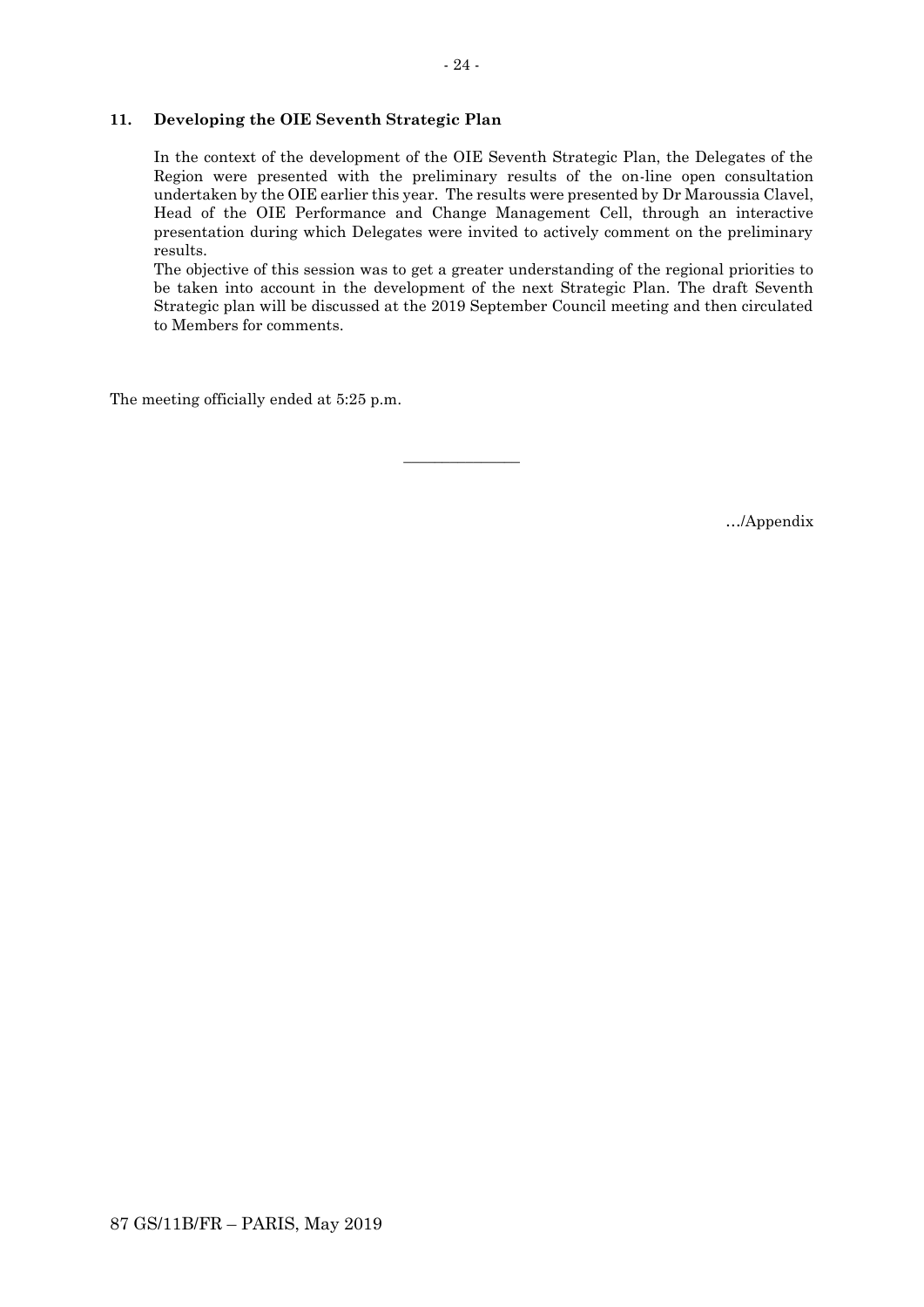## **MEETING OF THE OIE REGIONAL COMMISSION FOR EUROPE**

# **Paris, 27 May 2019**

## **Agenda**

**\_\_\_\_\_\_\_\_\_**

- 1. Adoption of the agenda
- 2. Update on the implementation of the Regional Work Plan Framework 2017-2020 of the OIE Regional Commission for Europe
- 3. Outcomes of the 28th Conference of the OIE Regional Commission for Europe held in Tbilisi, Georgia, from 17 to 21 September 2018
- 4. Confirmation of the dates and venue of the 29th Conference of the OIE Regional Commission for Europe to be held in 2020
- 5. Selection of Technical Item I (with questionnaire) to be included in the agenda of the 29th Conference of the OIE Regional Commission for Europe
- 6. Selection of Technical Item I (with questionnaire) to be proposed for inclusion in the agenda of the 89th General Session of the OIE World Assembly of Delegates to be held in May 2021
- 7. Update on the OIE Platform on Animal Welfare for Europe
- 8. Application for an OIE Collaborating Centre consortium for Animal Welfare between the *Istituto Zooprofilattico Sperimentale de Abruzzi* and *Molise* (IZSAM) and the Swedish Centre for Animal Welfare (SCAW)
- 9. Discussion on common positions for selected chapters of the OIE *Codes* (to be possibly proposed on behalf of the 53 Members of the OIE Regional Commission for Europe during the 87th General Session)
- 10. Proposal of Members of the OIE Regional Commission for Europe to join the Council as member and the Bureau of the Regional Commission for Europe as Vice-President and Secretary General
- 11. Developing the OIE Seventh Strategic Plan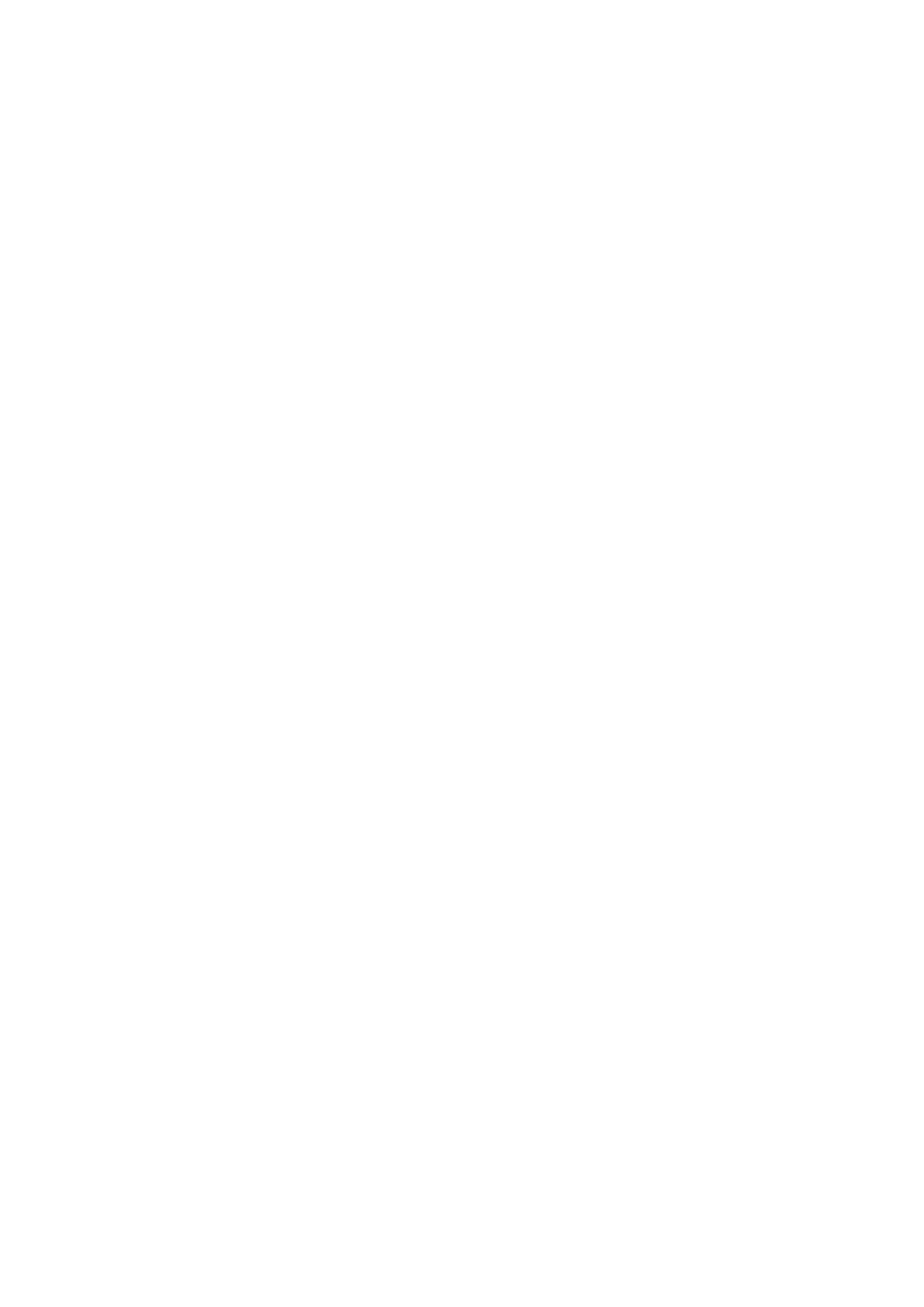#### 87 SG/11B/ME

Original: English

## **REPORT OF THE MEETING OF THE OIE REGIONAL COMMISSION FOR THE MIDDLE EAST**

## **Paris, 27 May 2019**

 $\overline{\phantom{a}}$ 

The OIE Regional Commission for the Middle East met on 27 May 2019 at the Maison de la Chimie, Paris at 2:00 p.m. The meeting was attended by 47 participants, including Delegates and observers from 14 Members of the Commission, 1 observer territory, and representatives from 4 international or regional organisations:

| Members of the Commission:            | Bahrain, Egypt, Iraq, Jordan, Kuwait, Lebanon, Oman,<br>Qatar, Saudi Arabia, Sudan, Syria, Turkey, United Arab<br>Emirates and Yemen.          |
|---------------------------------------|------------------------------------------------------------------------------------------------------------------------------------------------|
| Observer territory:                   | Palestinian Autonomous Territories.                                                                                                            |
| International/regional organisations: | AOAD <sup>1</sup> , the Defence Science and Technology Laboratory<br>(Government of United Kingdom), FAO <sup>2</sup> and ICFAW <sup>3</sup> . |

The meeting was chaired by Dr Elias Ibrahim, President of the Bureau of the OIE Regional Commission for the Middle East and Delegate of Lebanon, accompanied by Dr Fajer Al Salloom, Vice-President of the Bureau of the OIE Regional Commission and Delegate of Bahrain, Dr Mahmoud Alhanatleh, Secretary General of the Bureau of the OIE Regional Commission and Delegate of Jordan, Dr Majid Al Qassimi, member of the OIE Council and Delegate of the United Arab Emirates, assisted by Dr Ghazi Yehia, OIE Regional Representative for the Middle East.

## **1. Adoption of the agenda**

1

The Agenda, described in the Appendix, was unanimously adopted.

<sup>1</sup> AOAD: Arab Organization for Agricultural Development

<sup>2</sup> FAO: Food and Agriculture Organization of the United Nations

<sup>3</sup> ICFAW: International Coalition for Animal Welfare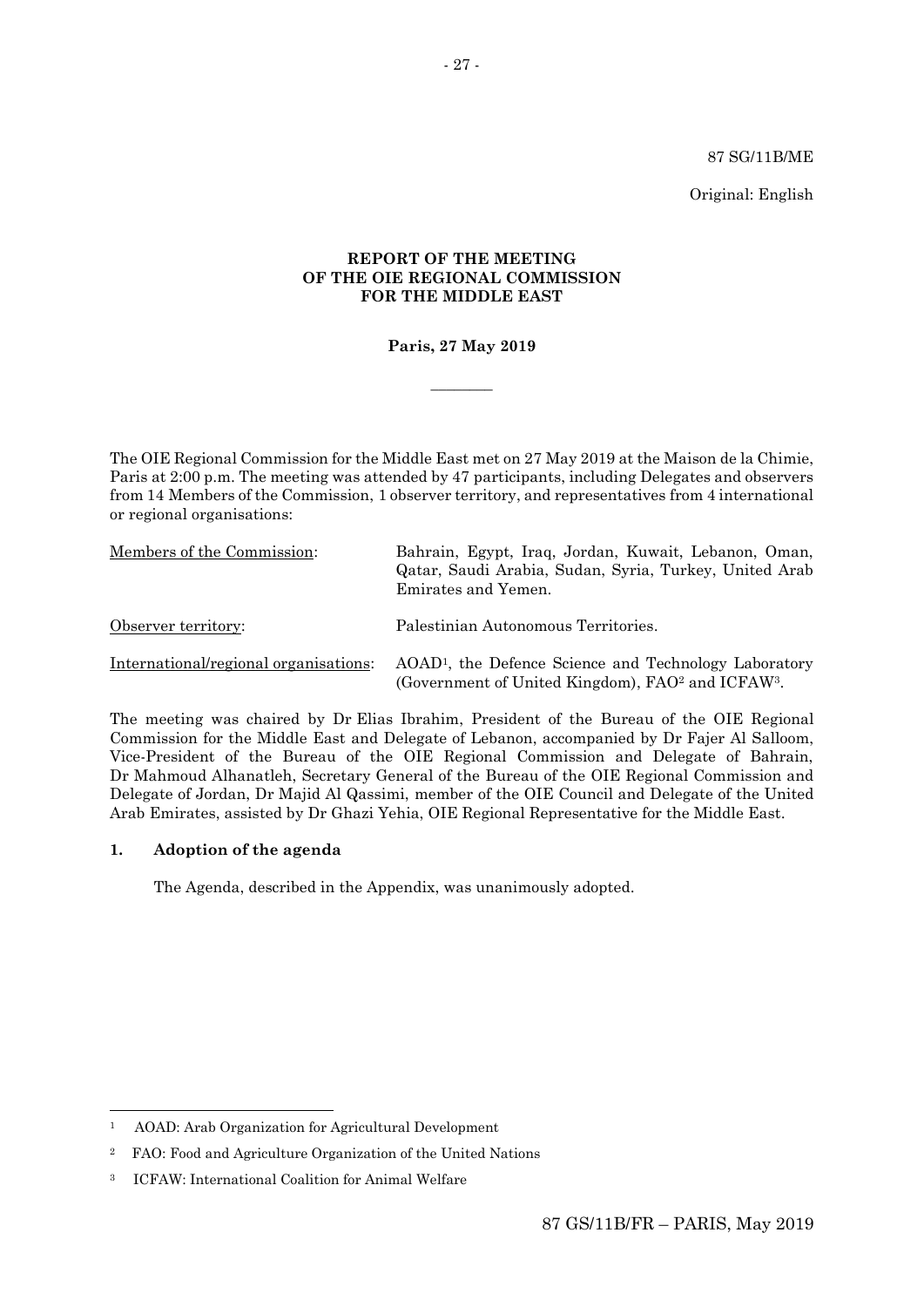## **2. Organisation of the 15th Conference of the OIE Regional Commission for the Middle East to be held in Abu Dhabi, United Arab Emirates, from 10 to 14 November 2019**

Dr Al Qassimi confirmed that his country was willing and honoured to hold this important regional event and invited all Delegates to attend the conference, which would be held in Abu Dhabi from 10 to 14 November 2019.

He reported briefly on the various arrangements that the United Arab Emirates had made to start organising the conference. Dr Al Qassimi provided general information about the event, assuring the participants that they would be provided with all the details in a timely manner.

## **3. Selection of a Technical Item (without questionnaire) to be included in the agenda of the 15th Conference of the OIE Regional Commission for the Middle East**

The Regional Commission selected the following technical item (without questionnaire to Members) for inclusion in the agenda of the 15th Conference of the OIE Regional Commission for the Middle East:

"Public-Private Partnerships (PPP) for efficient sustainable animal health systems and Veterinary Services"

## **4. Selection of Technical Item I (with questionnaire) to be proposed for inclusion in the agenda of the 89th General Session of the OIE World Assembly of Delegates to be held in May 2021**

The Regional Commission suggested the following technical item (with a questionnaire to Members) for inclusion in the agenda of the 89th General Session of the OIE World Assembly of Delegates:

"Practical application of biosecurity risk assessment at farm settings"

## **5. Proposition to establish an OIE Sub-Regional Representation in Abu Dhabi, United Arab Emirates**

Dr Jean-Philippe Dop, OIE Deputy Director General for Institutional Affairs and Regional Activities, presented the OIE Regional Commission with a proposal to designate a new OIE Sub-Regional Representation in Abu Dhabi.

Dr Dop provided the Commission with brief details on the countries to be covered by this Representation and the activities to be developed, while Dr Al Qassimi confirmed the United Arab Emirates commitment in supporting the OIE by allocating in-kind and financial resources for the new office.

Dr Dop also explained the rationale for establishing this new OIE Sub-Regional Representation.

According to the Article 33 of General Rules, the Commission was consulted and unanimously approved the proposal presented by Dr Dop. The Delegates warmly thanked Dr Al Qassimi and the Emirati Authorities for their offer which will provide a significant support to the OIE for the implementation of its activities for the benefit of the countries in the region.

This proposal will be presented to the World Assembly of Delegates for adoption.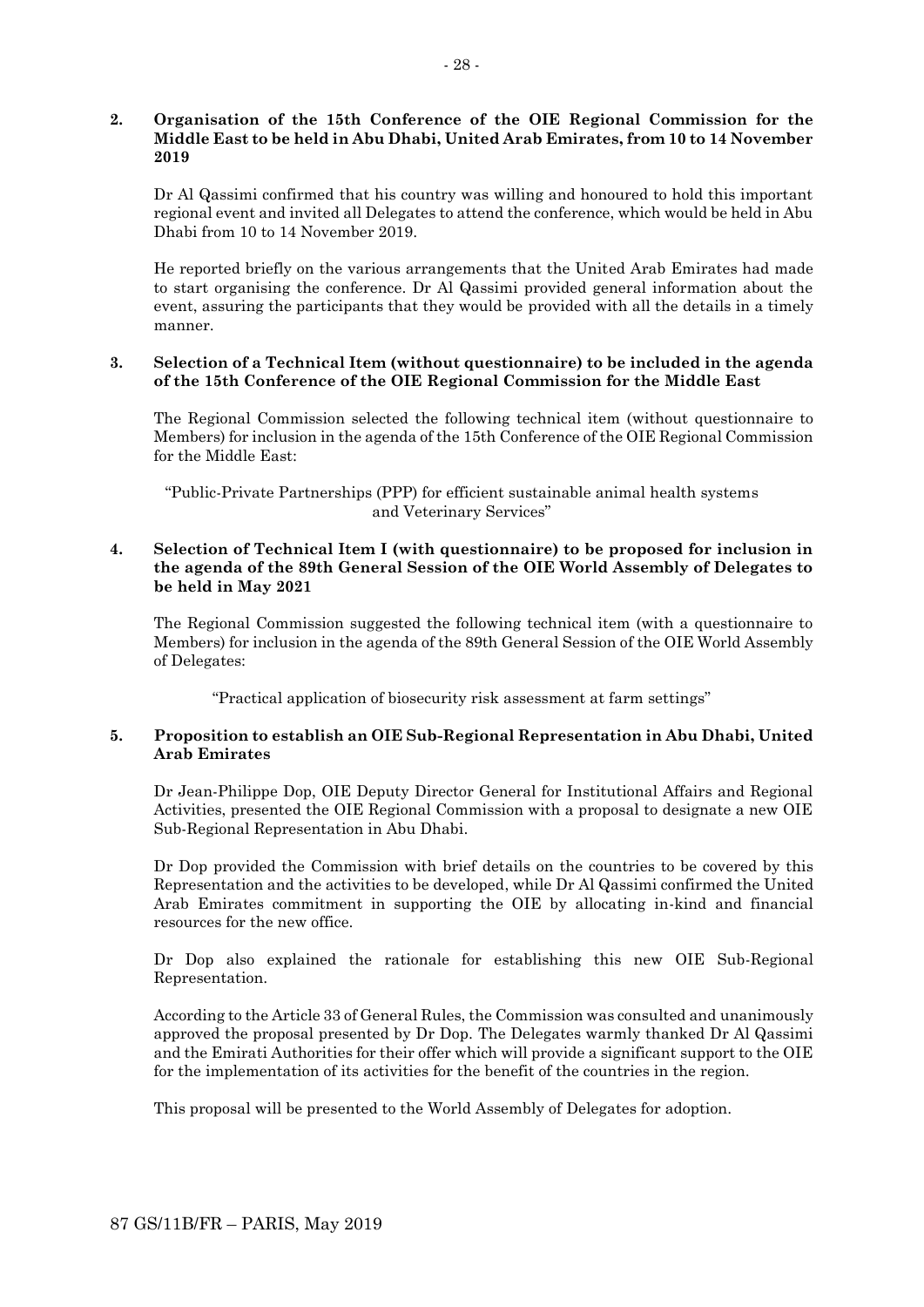### **6. Proposal of a Member of the OIE Regional Commission for the Middle East to join the Bureau of the Regional Commission for the Middle East as Vice-President**

Dr Elias Ibrahim reminded participants that the Delegate of Saudi Arabia had stepped down, leaving vacant his position as Vice-President of the Bureau of the OIE Regional Commission for the Middle East, which required a partial election to be held.

Following a discussion involving several Delegates, the recently appointed Delegate of Saudi Arabia, Dr Sanad Alharbi, was unanimously proposed, for a two-year period, until the election for the next three-year mandate of the Bureau of the OIE Regional Commission for the Middle East, which will be held in May 2021.

This proposal will be presented to the World Assembly for election.

## **7. Developing the OIE Seventh Strategic Plan**

In the context of the development of the OIE Seventh Strategic Plan, the Delegates of the Region were presented with the preliminary results of the on-line open consultation undertaken by the OIE earlier this year. The results were presented by Dr David Sherman, Chargé de Mission at the OIE Regional Activities Department, through an interactive presentation during which Delegates were invited to actively comment on the preliminary results. The objective of this session was to get a greater understanding of the regional priorities to be taken into account in the development of the next Strategic Plan. Dr Al Qassimi facilitated the discussions. The draft Seventh Strategic plan will be discussed at the 2019 September Council meeting and then circulated to Members for comments.

 $\overline{\phantom{a}}$  , where  $\overline{\phantom{a}}$ 

The meeting officially ended at 5:40 p.m.

…/Appendix